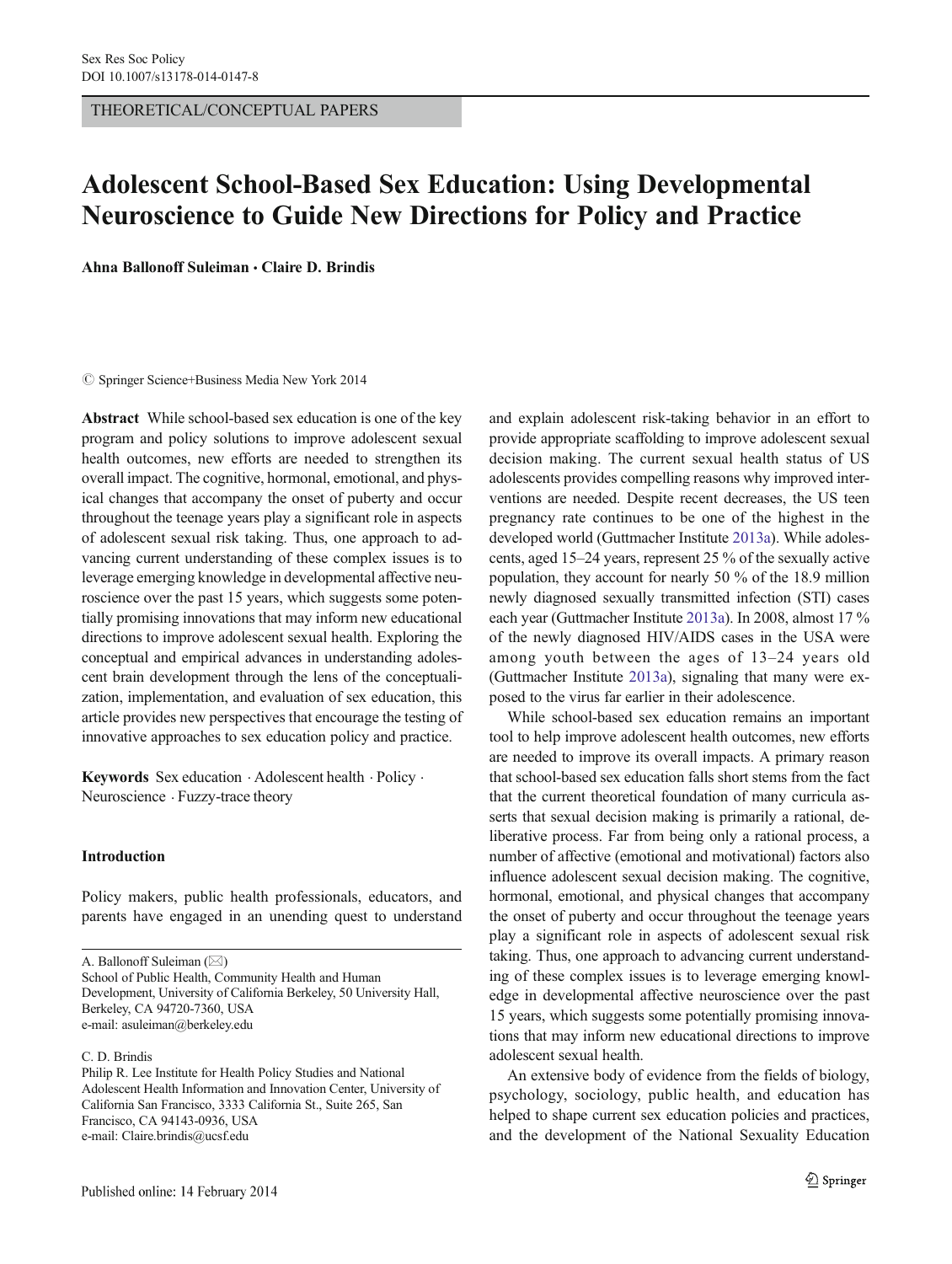Standards suggests a continued commitment to education policies and practices supported by science (Future of Sex Education Initiative [2012\)](#page-13-0). Despite this body of evidence, ideological factors serve as a significant impetus for policies related to school-based sex education (Bleakley et al. [2006\)](#page-12-0). While neuroscience alone cannot change this policy trend, it is important to understand what neuroscience can contribute to developing best practices. Emerging brain development research and neuroscience suggests that changes in rational, affective, and social processing play a critical role in influencing adolescent behavior (Crone and Dahl [2012;](#page-13-0) Steinberg [2005](#page-14-0)). The goal of this article is to explore ways to use emerging neuroscience research in adolescent decision making to inform sex education policies and behavioral interventions. While the current understanding of developmental neuroscience may be too formative at this time to directly translate into policy and practice, conceptual and empirical advances in understanding adolescent brain development may provide new perspectives that encourage the testing of innovative approaches to sex education, which, in turn, may lead to more effective behavioral interventions.

# Using Evidence to Drive Sex Education Policy and Practice

Since the 1970s, one of the primary policy responses to address adolescent pregnancy and STI rates, including HIV, has been school-based sex education programs (Guttmacher Institute [2013b\)](#page-13-0). Both abstinence-only and comprehensive school-based sex education aims to provide young people with knowledge and skills and the opportunity to form attitudes and beliefs, with the end goal of improving adolescent sexual and reproductive health. While abstinence-only education teaches about the "physical and emotional harm of casual teen sexual activity and strongly discourages such activity" (Martin et al. [2004,](#page-14-0) p. xv), comprehensive sex education aims to delay the initiation of sexual intercourse, improve sexual decision making, and increase the use of condoms and other forms of contraception at the time of sexual debut, subsequently helping young people avoid adverse health outcomes, including unintended pregnancy, STIs, and HIV. While few education programs include these components, when expanded to include the broader tenants of sexuality education, sex education also can also focus on positive sexual development, including the experience of healthy, safe, pleasurable sexual experiences (World Health Organization [2010](#page-15-0)). Thus, truly comprehensive sexuality education expands to incorporate topics related to sexual development, interpersonal relationships, body image, intimacy, and gender roles (Goldfarb and Constantine [2011](#page-13-0); SIECUS [2012](#page-14-0)).

Today, 33 states and the District of Columbia have policies mandating school-based HIV education, which include

information about HIV infection and prevention, and 22 states and the District of Columbia mandate sex education (Guttmacher Institute [2013b](#page-13-0)). In these policies, there has been strong support for use of best practice sex education curricula based firmly in health behavior theory (Brindis et al. [2005;](#page-12-0) Kirby and Laris [2009](#page-13-0)). Social learning theory (Rotter [1954\)](#page-14-0), social cognitive theory (Bandura [1991\)](#page-12-0), and self-efficacy theory (Bandura [1977\)](#page-12-0) provide the theoretical foundation for the majority of evidence-based adolescent sex education programs (Kirby et al. [2007\)](#page-13-0). Other significant theories that have informed effective current sex education efforts include the theory of reasoned action (Fishbein [1979\)](#page-13-0), the health belief model (Rosenstock [1974](#page-14-0)), the theory of planned behavior (Ajzen [1985](#page-12-0)), and the information–motivation–behavioral skill model (Fisher and Fisher [1992;](#page-13-0) Kirby et al. [2007](#page-13-0)). Following a traditional educational model, these theories are all based in the assumption that adolescent sexual behavior results from an intentional, deliberative process in which the individual weighs the pros and cons of a decision, considers external influences, develops a behavioral plan, and follows through on the selected action (Gibbons et al. [2009\)](#page-13-0). In alignment with traditional education theory, these theories predict that providing adolescents with information, skills, self-efficacy, and opportunities to plan ahead will improve their capacity to make informed sexual decisions.

Recent research has pushed policy makers, educators, and practitioners to look beyond the abstinence and risk dichotomy to explore the social, economic, political, environmental, familial, and cultural factors that influence adolescent sexual decision making (Schalet [2011\)](#page-14-0). In recognition of the breadth of factors influencing adolescent sexual behavior and in an attempt to improve the impact of sex education, the 2012 National Sexuality Education Standards and newer rightsbased approaches have expanded the theoretical foundation to include social cognitive theory (Bandura [1991\)](#page-12-0), the social ecological model (Sallis et al. [2008](#page-14-0)), and other theories related to gender, power, and human rights (Rogow et al. [2013](#page-14-0)).

#### Building Evidence

Over the past 20 years, there has been an extensive effort and considerable scholarly and practice-focused literature dedicated to determining the effectiveness of sex education (Devaney et al. [2002;](#page-13-0) DiCenso et al. [2002](#page-13-0); Jemmott et al. [2010;](#page-13-0) Kirby [2008;](#page-13-0) The Administration for Children and Families Department of Health and Human Services [2007\)](#page-14-0). A number of in-depth studies have explored the impact of various approaches to sex education. Reflecting the theoretical underpinnings of many sex education curricula, the most widely documented impacts of sex education are changes in adolescents' sexual knowledge, attitudes, and behavioral intentions (Kirby et al. [2007;](#page-13-0) Kohler et al. [2008](#page-14-0)). Given the overall complexity of the dynamics impacting adolescent sexual and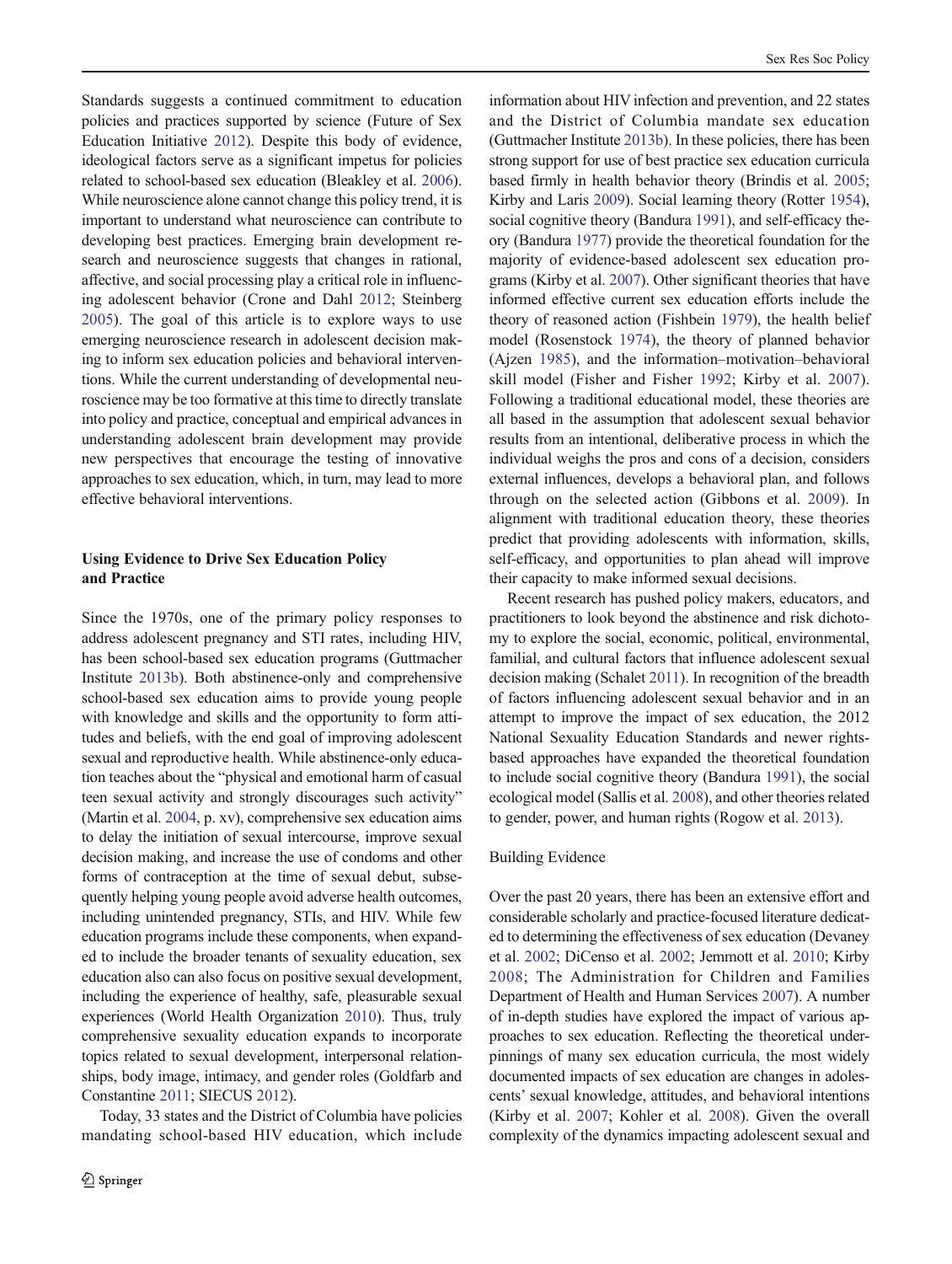reproductive health behaviors, these changes in knowledge have not been shown to directly translate into changes in adolescent sexual behavior or sexual health outcomes (Kirby [2008\)](#page-13-0). While some research has suggested that some effective, skills-based sex education may help delay the onset of sexual activity (Jemmott et al. [2010\)](#page-13-0) and increase use of contraception at first intercourse (Lindberg and Maddow-Zimet [2012](#page-14-0); Mueller et al. [2008](#page-14-0)), other research has demonstrated that overall sex education has limited effect on these behaviors (DiCenso et al. [2002;](#page-13-0) Kirby et al. [2007\)](#page-13-0). Studies examining teen pregnancy rates have yielded mixed results, with some studies showing no effect from health education (Cavazos-Rehg et al. [2012](#page-12-0); DiCenso et al. [2002;](#page-13-0) Kirby et al. [2007\)](#page-13-0), while others showing promising reductions (Kohler et al. [2008\)](#page-14-0).

Although researchers have made great strides in identifying the common characteristics of effective sex education programs, they continue to face challenges (Kirby and Laris [2009;](#page-13-0) Kirby et al. [2007;](#page-13-0) Suellentrop [2011](#page-14-0)). Programs that have proven successful in positively impacting sexual health outcomes often have the exact same characteristics and components as programs found to have no effect (Gavin et al. [2010\)](#page-13-0). Evaluations of many existing interventions, even those deemed as best practices, have failed to establish a causal link between factors influenced by sex education and sexual decision making, behavior, or health outcomes (Constantine [2012\)](#page-13-0). Overall, current sex education efforts alone have not contributed to profound reductions in adolescent pregnancy or STI rates or increases in age of first coitus (DiCenso et al. [2002;](#page-13-0) Hauser [2004](#page-13-0); Kirby et al. [2007;](#page-13-0) Kohler et al. [2008](#page-14-0)), and even for interventions that have had some impact, it is unclear what mechanisms or program components led to the behavior change (Kirby et al. [2007\)](#page-13-0).

Expanded programs that are more culturally relevant and include discussion of gender roles have been found to result in more positive behavioral outcomes than social cognitive theory-based sex education (Bell et al. [2012\)](#page-12-0). Broad, developmentally based, longitudinal, comprehensive interventions, such as the Children's Aid Society (Philliber et al. [2002](#page-14-0)) and the Abecedarian Project (Campbell et al. [2002](#page-12-0)), have yielded promising impacts on adolescent sexual health outcomes as compared to more traditional sex education approaches, which often stress the provision of information (Gavin et al. [2010;](#page-13-0) Kirby [2002\)](#page-13-0). More limited service learning interventions that include voluntary community service with a structured opportunity for reflection on the service experience (e.g., Teen Outreach Program (Allen and Philliber [2001](#page-12-0))) have also shown some of the impacts of these more comprehensive programs. These multi-faceted, skill-building-based approaches adopt a youth development framework providing both supports and services, building upon existing youth strengths and assets (Brindis [2006\)](#page-12-0). Experts have proposed that the positive outcomes achieved are linked to longerlasting programs that support building meaningful relationships with caring adults, increased self-efficacy, focus on helping others, increased future orientation, and increased time in supervised, engaging activities (Gavin et al. [2010;](#page-13-0) Kirby [2002\)](#page-13-0).

Given the current state of sex education and the desire to improve the sexual health status of American youth, a key goal is to investigate ways to further improve sex education in a way that leads to meaningful behavior change. Despite continued efforts to increase the adoption of evidence-based practices to inform sex education programs nationally, little progress has been made to assure that our nation's youth have the ability to gain the types of knowledge and skills they need to navigate their adolescence successfully. These findings highlight the need to explore new ways to improve policy and practice.

One exciting opportunity for innovation points to rapid advances in understanding adolescent brain development particularly the insights regarding pubertal changes in affective and social influences on cognitive processes—that may inform the theoretical underpinnings of school-based sex education. In addition, integrating innovative neuroscience methods to evaluate and refine sex education may improve and strengthen programs, increasing the likelihood of better short- and longer-term outcomes.

# Adolescent Brain Development and Implications for Sexual Decision Making

Adolescence is a period of incredible transformation during which adolescents experience a number of cognitive, hormonal, and physical changes that influence their sexual decision making. Adolescence begins with the hormonal and physiological changes associated with puberty and ends with a social transition to adulthood. The hormonal shift at the onset of puberty not only affects physical maturation but also influences the brain—activating changes in emotions, goals, and motivations (Crone and Dahl [2012](#page-13-0)). Recent developments in neuroscience have highlighted that the interactions between the maturation of cognitive, affective, and social processing during adolescence appear to play a key role in understanding and addressing key aspects of adolescent risk-taking behavior (Crone and Dahl [2012](#page-13-0)). The period of adolescence spotlights the importance of neural plasticity, a process through which thinking and learning transform the brain's physical structure and functional organization (Galván [2010\)](#page-13-0). Experiencing new attractions, motivations, and desires for experiences, sexual decision making (among a number of risk-taking behaviors) becomes complex for adolescents to navigate.

There are multiple layers involved in adolescent sexual decision making. While adolescents demonstrate similar cognitive capacity to adults, extensive research has shown that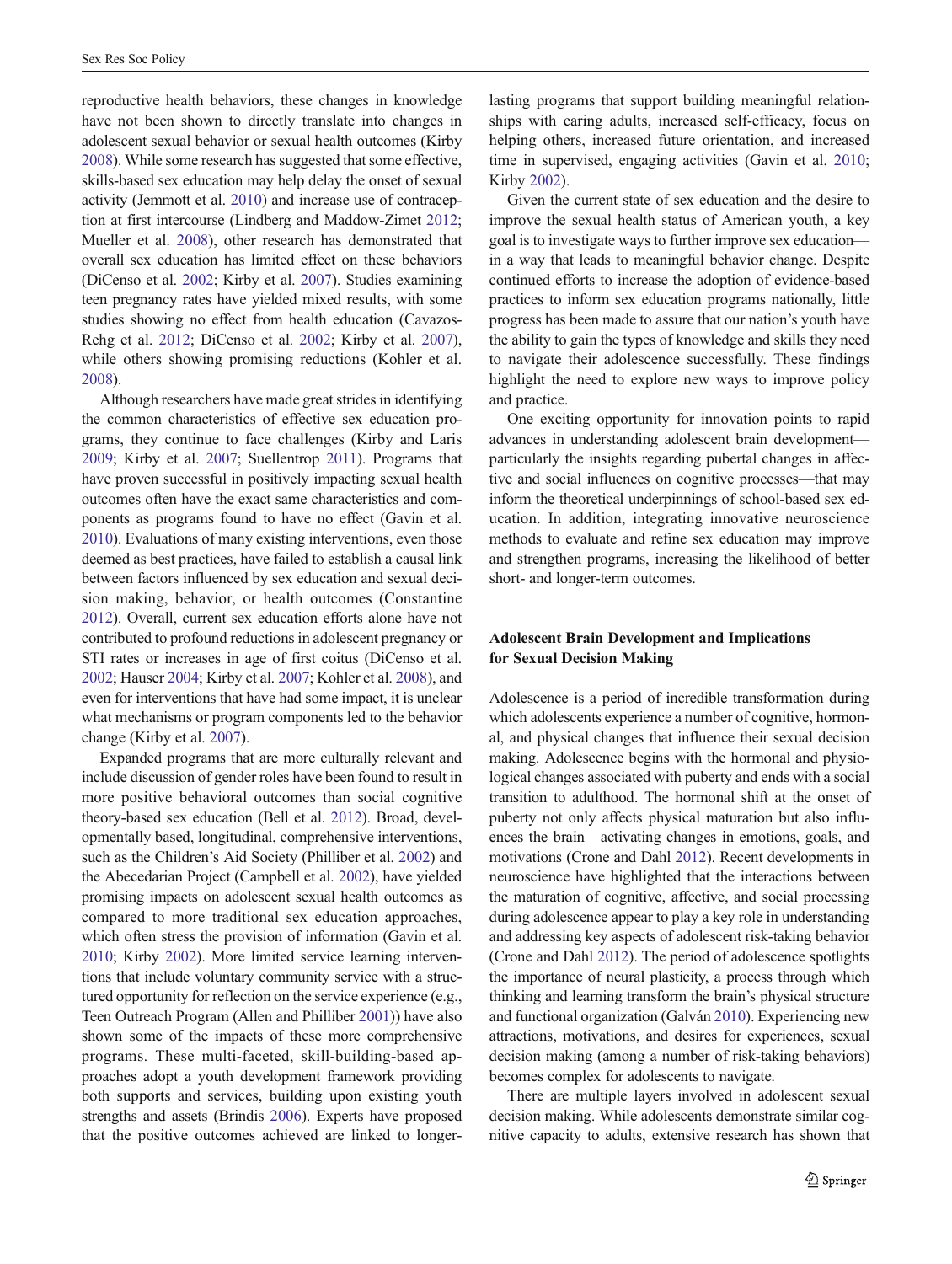specifically in affectively charged contexts, adolescents take greater risks than adults due to simultaneous development of social and emotional processing systems (Chein et al. [2011](#page-13-0); Steinberg [2009](#page-14-0); Van Duijvenvoorde and Crone [2013\)](#page-15-0). This developmental trajectory contributes to our understanding as to why adolescents have remarkably higher rates of unintended pregnancy and STI infection than adults. While 49 % of pregnancies to US women are unintended, 82 % of pregnancies among adolescents, ages 15–19 years old, are unintended (Finer and Zolna [2011\)](#page-13-0). Similarly, the rate of chlamydia infection among 15–19-year-old females is 2.5 times that of females 25–29 years old and six times that of females 30– 34 years old (Centers for Disease Control and Prevention [2012\)](#page-12-0). Most adolescents have adult-like capacity to make cognitively based decisions related to planning for sex or the skills necessary to seek treatment before or following sex, but they need better supports to make decisions when they find themselves making decisions in highly affectively charged, peer influenced sexual situations.

As a result, sex education based on a rational decisionmaking model has a limited chance of success for premeditated sexual decisions and almost no chance for success for impulsive or spontaneous sexual decisions, which normally occur in highly affective states. Understanding the complexity of the interaction of the development of the neural systems and how they influence adolescent sexual decision making provides a foundation for improving school-based sex education. While a comprehensive review of adolescent neuroscience is beyond the scope of this paper, the following section highlights some of the key developmental changes that influence sexual decision making and which in turn need to be considered in the development of new sex education programs.

#### Cognitive Development

During adolescence, young people gain increasing cognitive capacity, which facilitates their ability to assume more adultlike roles and responsibilities. In recent years, neuroimaging has facilitated a more comprehensive understanding of the development of complex neural circuits that accompanies the important cognitive changes (Steinberg [2005](#page-14-0)). The maturation of the lateral prefrontal cortex and the parietal cortex, both integral to managing impulse control, plays a primary role in adolescent cognitive development (Casey et al. [2008\)](#page-12-0). Maturation of the prefrontal regions affects basic cognitive control functions, including working memory, task switching, self-inhibition, and complex cognitive control functions, such as performance monitoring, feedback learning, and relational reasoning (Crone and Dahl [2012](#page-13-0)). The prefrontal regions are also involved in individuals' assessments of other people (Pfeifer et al. [2013\)](#page-14-0). While adolescents have increased prefrontal activation than children when completing cognitive

control tasks, the difference in activation between adolescents and adults suggests different coordinated recruitment of similarly structurally mature regions (Smith et al. [2013\)](#page-14-0).

Differential activation of key frontal regions (right inferior frontal gyrus (rIGF) and insula) has also been linked to increased impulsivity in general and specifically to increased sexual risk taking (Goldenberg et al. [2013](#page-13-0)). Overall, in comparison to adults, adolescents exhibit decreased activation of the insula and rIGF during a laboratory impulse control task (Go No-Go) (Goldenberg et al. [2013\)](#page-13-0). Similarly, during the Go No-Go task, adolescents who took greater sexual risks by using less reliable contraception during intercourse were less likely to recruit the insula and rIGF than less risk-inclined peers (Goldenberg et al. [2013\)](#page-13-0). This observed difference in prefrontal activation among adolescents who engage in greater sexual risk taking may suggest individual differences in engagement and attention and/or it may point to a key developmental process (Goldenberg et al. [2013](#page-13-0)).

While it would appear that the increase in cognitive control functions would lead to decreased risk taking and improved sexual decision making throughout adolescence, other factors also interact with this process. One key challenge results from the fact that sexual decision making that leads to the most health protective outcomes may actually conflict with an adolescent's rational goals of maintaining relationship intimacy and gaining social status (Reyna and Farley [2006\)](#page-14-0). By midadolescence, young people have similar cognitive capacities as do adults and understand risks associated with sexual activity, but they lack specific experience in affective evaluation and regulation related to sex, sexuality, and sexual behavior to employ when making decisions (Dahl [2004;](#page-13-0) Steinberg [2005\)](#page-14-0). Even when adolescents employ careful rational processing in sexual decision making, they may not always derive the most health protective outcome. Due to their inexperience, when adolescents employ cognition during decision making, they may put greater weight on the benefits of engaging in sexual behavior than on the risks associated with the behavior, resulting in adverse outcomes (Rivers et al. [2008\)](#page-14-0).

## Memory and Prior Experience

Upon encountering a new decision-making opportunity, an individual must rely on prior experience with related decisions and integrate new information from this novel experience. As people gain experience with making a decision, one's dependence on verbatim memory of the decision's context, process, and consequences decreases and one's dependence on generalized, rapid, "gist"-based decision making increases (Reyna and Farley [2006](#page-14-0); Rivers et al. [2008](#page-14-0)). In the context of adolescent sexual decision making, this means that adolescents who are engaging in a new sexual activity for the first time, or even a familiar activity with a new partner, will likely employ a slower decision-making process resulting in extensive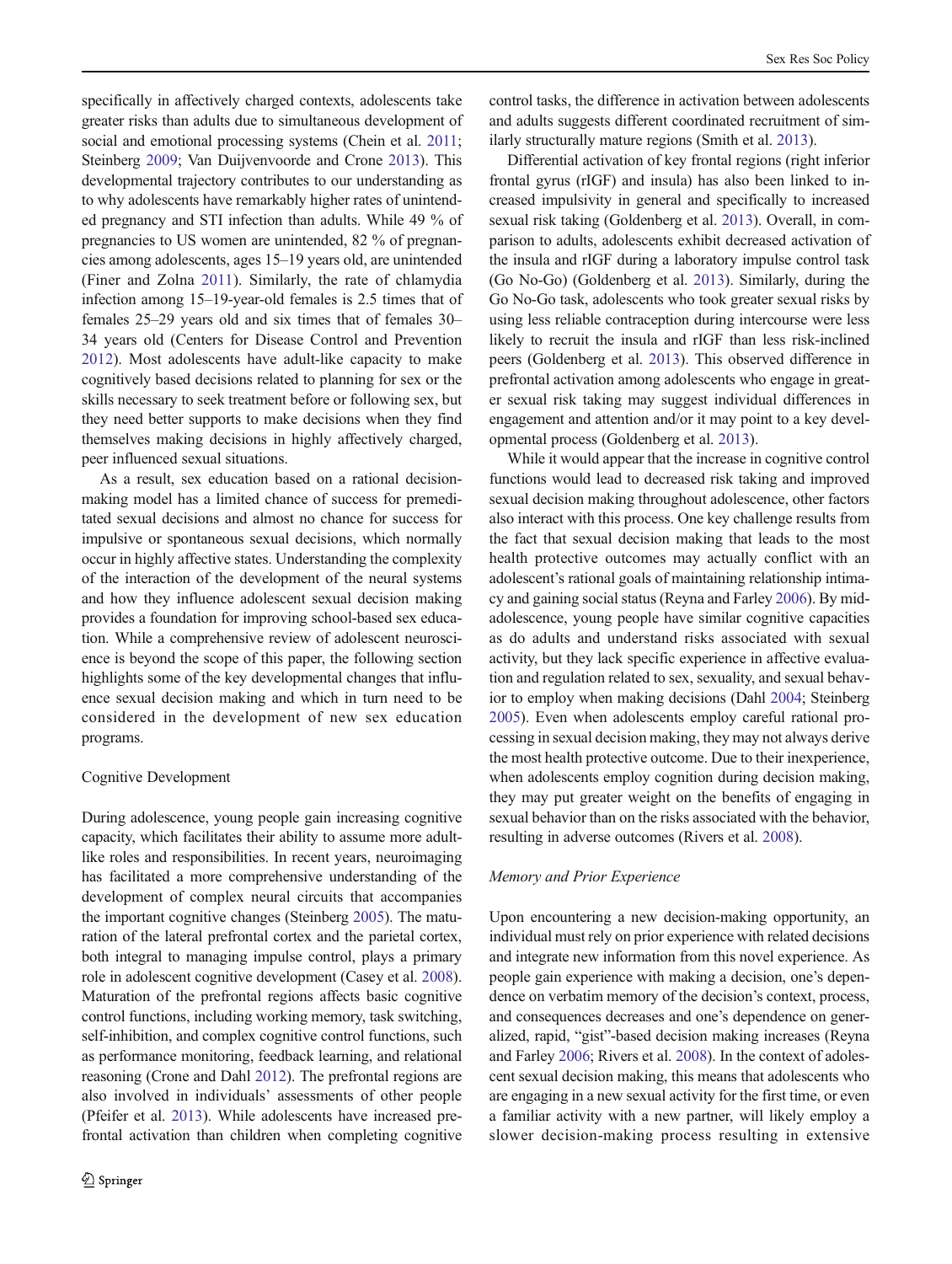weighing of the emotional and cognitive pros and cons of choosing to engage in a sexual activity. When engaging in this deliberative process, an adolescent may weight short-term, immediate outcomes (i.e., physical pleasure, intimacy with a partner) more significantly than longer-term outcomes (i.e., avoiding an STI or pregnancy), resulting in increased risk taking. Even adolescents, who have clear future goals that exclude early childrearing, may choose to have sex without a condom in order to achieve the more immediately salient short-term goal of trust and intimacy with their partners.

Lack of experience with certain situations can also significantly interact with working memory capacity and subsequent sexual decision making. Working memory capacity describes one's capacity to hold multiple pieces of information "on-line" in one's immediate mental processes in order to perform a task (Cowan [2005](#page-13-0)). New information and experiences burden working memory by occupying the brain with capturing details. This dedication of cognitive resources can create limitations in the amount of new information that an individual can retain, process, and integrate (Cowan [2005\)](#page-13-0). Working memory capacity has been found to develop in a linear fashion throughout adolescence (Blakemore and Choudhury [2006](#page-12-0); Luciana et al. [2005](#page-14-0); Nagy et al. [2004](#page-14-0)). Because the period of adolescence involves a vast number of novel experiences, adolescents may face challenges in attempting to retain and apply all of the new information and skills they have learned, especially in interactions that are particularly "charged" with emotions.

In the context of sexual decision making, adolescents strive to retain cues related to novel experiences in romantic and sexual interactions. Some examples of these cues may include what elicits a positive response from a potential partner, what words and actions enhance a romantic interaction, how to propose a sexual encounter, and how to put on a condom. Because sexual experience only represents a small portion of the burden on adolescents' working memory capacity, this information may be competing with memories including navigating a new, larger school, more complicated social and academic demands, and increasing personal responsibilities. While adolescent brain development contributes to increases in working memory capacity, this capacity may still not be sufficient for adolescents to retain and effectively employ information, especially in states of high arousal, in a way that results in improved sexual health outcomes.

As adolescents gain experience making sexual decisions, they are more likely to be able to better engage their enhanced cognitive capacity. This translates into decreased burdens on their working memory capacity and increased ability to use a gist representation, or generalized framing of a decision, to make their sexual choices, resulting in more balanced weighting of short- and long-term goals and pros and cons (Rivers et al. [2008\)](#page-14-0). Increased experience making sexual decisions, including setting boundaries, refusing sex, and refusing to have sex without protection, not only helps adolescents make better sexual decisions in the short term but also lays the foundation for how they will make sexual decisions in the future.

#### Social–Emotional Development

Emotion can lead to direct behaviors and provide an important feedback system, which facilitates learning and cognitive integration after an experience has taken place (Baumeister et al. [2007](#page-12-0)). As adolescents prepare to separate from their family of origin and take on adult responsibilities, they undergo significant social and emotional transformation. Adolescent neuroimaging has uncovered two components of social development: social–cognitive and social–affective development (Crone and Dahl [2012](#page-13-0)). Social–cognitive development, involving the knowledge and skills needed to understand and navigate social situations, has been linked to a network of brain regions that include the medial prefrontal cortex (mPFC) and the temporoparietal junction (TPJ) (Crone and Dahl [2012](#page-13-0)). The interaction of the activation of these two parts of the brain contributes to the development of social skills and capacities, specifically related to one's ability to engage in pro-social behavior (Crone and Dahl [2012;](#page-13-0) Eisenberg et al. [2007](#page-13-0)). Similarly, social–affective development, centered in the temporal pole and the insula, influences adolescents' capacity to experience empathy and experience social acceptance and rejection (Crone and Dahl [2012](#page-13-0)). Developmentally, pro-social behavior holds great importance as adolescents grapple with engaging in romantic relationships and negotiating sexual limits, while also developing their own sense of self. Being able to master pro-social behavior influences adolescents' success in relationships, mating, and future sexual behavior throughout their life course.

The neural development linked to emotional processing also highly influences adolescent behavior. Adolescents, despite their increasing self-control, are highly motivated to find novel, exciting, and sensual experiences (Casey et al. [2008\)](#page-12-0). Maturation of aspects of the limbic system involved in affective processing and regulation leads to increased rewardseeking and sensation-seeking behavior in adolescents (Casey et al. [2008\)](#page-12-0). Neuroscience has focused on this development and activation occurring in the ventral striatum (VS)—the reward center of the brain—and its connection to the prefrontal cortex (Crone and Dahl [2012](#page-13-0)).

Functional MRI data have illustrated that while adolescents have increased striatal activation compared to children when experiencing rewards, they have decreased striatal activation compared to adults when anticipating rewards (Crone and Dahl [2012\)](#page-13-0). While increased VS activation during adolescence has traditionally been associated with increased sensation seeking and risk taking, some new research suggests that in the context of meaningful pro-social behavior, it may also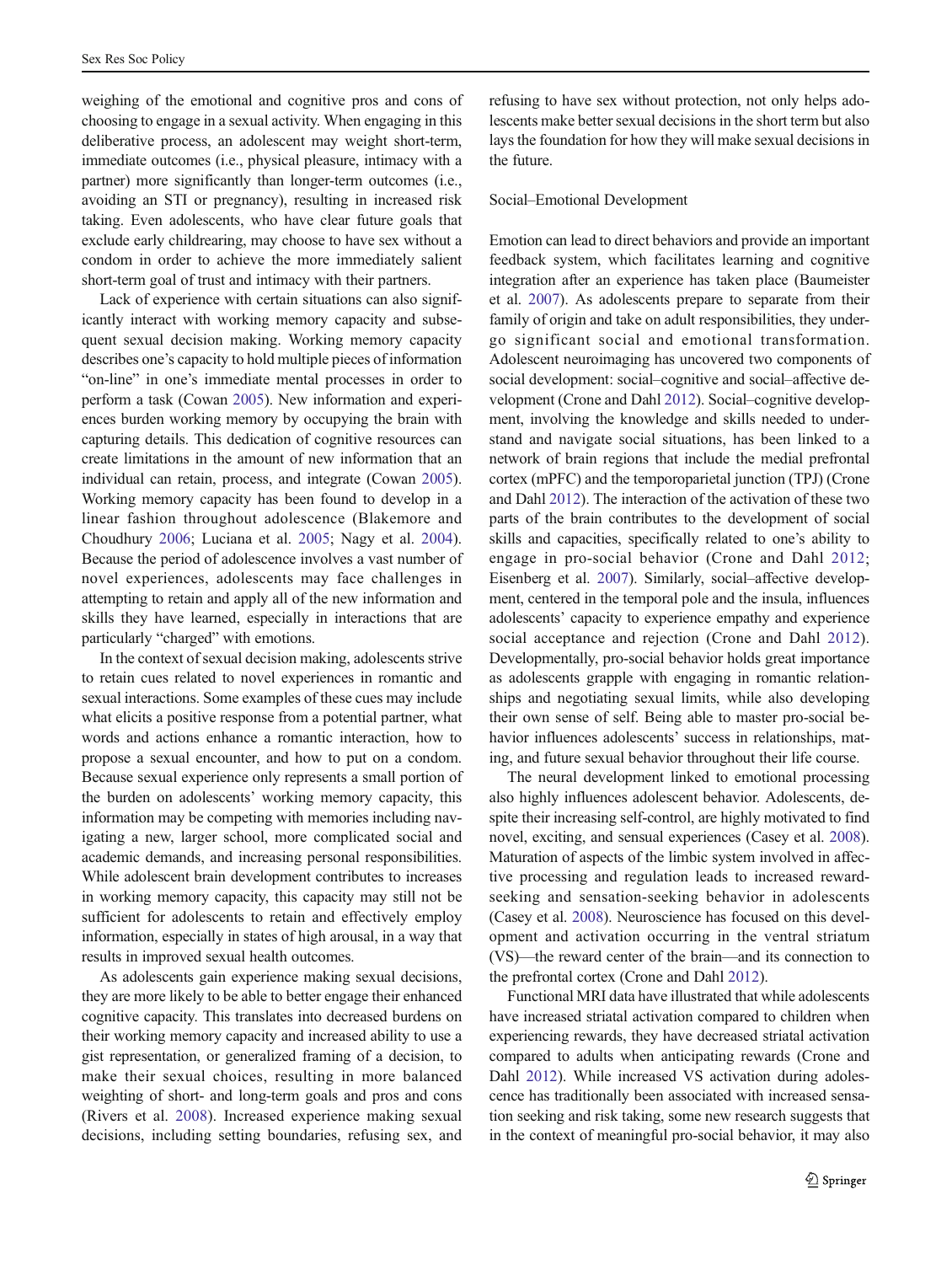be associated with declines in risk taking (Telzer et al. [2012\)](#page-14-0). The limited capacity of adolescents to predict the emotional pleasure of rewards coupled with an enhanced capacity to experience rewards may help explain their risk-taking and sensation-seeking behavior (Crone and Dahl [2012](#page-13-0)). As a highly affective and sensual experience, sex creates both an opportunity for physical and psychological excitation and sensuality and a continued opportunity for novel experiences with new partners and/or new activities.

# Peer Influence

As a result of brain development, adolescent risk taking is uniquely influenced by peer presence and peer pressure (Forbes and Dahl [2010;](#page-13-0) Gardner and Steinberg [2005;](#page-13-0) Pfeifer et al. [2011](#page-14-0)). Neuroscience has demonstrated that the presence of peers can enhance an adolescent's drive toward rewardseeking behaviors as peer presence simulates the reward circuitry in the brain (Chein et al. [2011](#page-13-0); Sunstein [2008](#page-14-0)). Early adolescents also experience greater activity in the regions of the brain associated with reward processing (VS and medial prefrontal cortex) when they engage in self-evaluative processing (Pfeifer et al. [2013\)](#page-14-0).

Both sexual partners and platonic peers influence adolescent sexual encounters. Sexual partners are physically present during sexual encounters and have outcome expectations for the relationship that contribute to intimacy and fidelity. In addition, platonic peers often share values and expectations related to sexual behavior and have been found to influence one another's sexual behavior (Ali and Dwyer [2011](#page-12-0); Dishion and Tipsord [2011\)](#page-13-0). The effect of peers on the neural reward circuitry can increase risk taking both when planning for and engaging in sexual encounters. When adolescents discuss sexual behavior with their platonic friends, they may increase their plans to take sexual risks and seek out pleasure and rewards in future sexual encounters. Similarly, when engaging in a sexual encounter, the presence of their romantic partner augments the stimulation of the reward circuitry in the brain occurring from the physical and emotional arousal. This intense pleasure stimulation contributes to the challenge adolescents face in engaging in rational, premeditated thought processes when pre-contemplating and engaging in sexual experiences.

## Willingness vs. Intentions

One of the greatest challenges in addressing unplanned risk taking using a rational framework results from the fact that adolescents' willingness to engage in sexual behaviors is often implicit, while their plans and intentions are explicit. Implicit attitudes, linked to the reward center of the brain, have been found to differentially influence and predict adolescent behavior (van Goethem et al. [2010](#page-15-0)). While an adolescent can clearly

articulate an explicit behavioral intention or plan to engage in or abstain from a specific sexual behavior, he may simultaneously have a conflicting, implicit willingness or openness to engage in that behavior (Gibbons et al. [2006\)](#page-13-0).

When adolescents lack experience in making a decision related to a specific behavior, their behavioral willingness, rather than their behavioral intention, is more likely to predict their behavior, resulting in less forethought and contemplation prior to taking action (Gibbons et al. [2006\)](#page-13-0). This may result because the context in which a young person makes a plan for sexual behavior is often affectively neutral, in the absence of peers, and in a state of non-arousal. The inverse is true when the decision is made in an affectively charged context and state of high arousal, shaped by the presence of their partners and perceived peers. When the context of the plan better matches the context of the decision, behavioral intention becomes a better predictor of behavior (Gibbons et al. [2006](#page-13-0)), but this rarely occurs in sexual decision making, in which arousal is increased by a variety of internal and external factors.

# Using Emerging Neuroscience to Inform Sex Education Policy and Practice

Linking the field of neuroscience to the fields of education and public health has proved challenging, and there has been an ongoing discussion about how to best integrate the learning into the classroom setting (Beauchamp and Beauchamp [2012;](#page-12-0) Geake and Cooper [2003](#page-13-0); Johnson et al. [2009](#page-13-0)). Efforts have been made to integrate an understanding of neuroscience into policy and programs related to adolescent health (e.g., minor consent laws, graduated drivers' licenses, and substance use interventions) (Johnson et al. [2009](#page-13-0); Steinberg [2009;](#page-14-0) Steinberg et al. [2009;](#page-14-0) Wiers et al. [2005](#page-15-0), [2006\)](#page-15-0) and classroom education (Geake and Cooper [2003\)](#page-13-0) with mixed results. Despite this early mixed success, more recent neuroscience findings may be able to improve the impact of sex education. Neuroscience has demonstrated how social and emotional factors, which extend beyond a rational decision-making framework, significantly influence adolescent sexual behavior in a number of ways. The recent research documenting the interaction between developmental factors that influence emotions, affect, and cognition in sexual decision making points to a need to better integrate these components into sex education. However, the path to integrating neuroscience into schoolbased sex education is far from straight forward. This represents a challenging task, given the variability of students' experience of sex education in classrooms. Bridging our understanding of adolescent brain development to our sex education policies and practices holds promise. In this section, we present a number of areas in which neuroscience could be considered in conceptualizing, implementing, and evaluating sex education curricula. While some school-based sex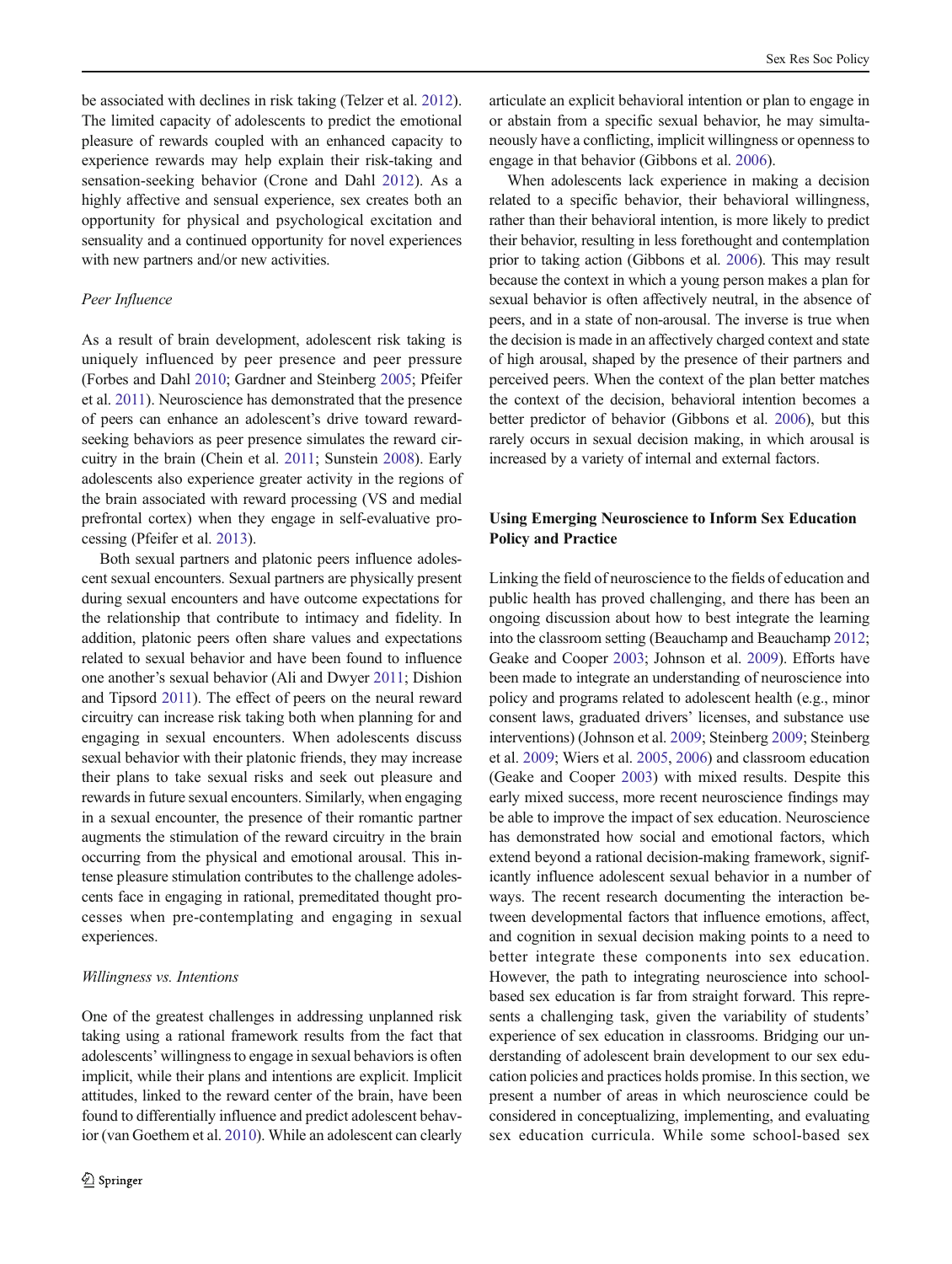education does integrate some of the components described below, we advocate for more comprehensive application of these concepts across curricula. Table 1 summarizes the recommendations outlined below.

## Examples of Innovations Using Neuroscience

### Revisiting the Theoretical Foundation of Curricula

Reviewing and revising the theoretical underpinnings of existing school-based sex education holds promise. As outlined above, neuroscience has helped to highlight the importance of viewing sexual decision making beyond a rational framework. Rationally based sex education curricula fail to address that adolescents often have competing short-term and long-term goals in sexual decision making. In addition, it is very challenging to create a classroom environment for youth to practice employing decision-making skills that accurately reflects the real context in which they will be making sexual decisions. While enhanced cognitive capacity serves adolescents in states of non-arousal, traditional sex education, which focuses primarily on giving information and building skills, fails to address the

transitional state of the social, emotional, and cognitive capacity of adolescents and its influence on their sexual decision making. While some sex education curricula extend beyond a rational decision-making framework, a more universal move in this direction is needed to improve the educational impact.

Translating neuroscience into practice requires applying theories that helps to bridge the fields. The field of social psychology has proposed dual process theories, which divide cognition into two general categories: controlled and automatic (Gawronski and Creighton [2013\)](#page-13-0). Over 23 theories have attempted to capture the interaction of these two functions in general decision making (Gawronski and Creighton [2013;](#page-13-0) Reyna and Rivers [2008](#page-14-0)), and a number of them focus on the role of both cognition and emotion in adolescent health decision making (Gerrard et al. [2008;](#page-13-0) Reyna [2004](#page-14-0); Wiers et al. [2010a](#page-15-0)). Recognizing that decision making is not a solely cognitive process, dual process theories reflect the concepts supported by recent developments in neuroscience and integrate the role of affect and emotion, behavioral willingness (Gibbons et al. [2009\)](#page-13-0), memories and mental representations of people or settings associated with risk (Gibbons et al. [2009\)](#page-13-0), implicit processes (Wiers et al. [2010a](#page-15-0)), and risk-avoidant values that are stimulated by specific situational context

Table 1 Integrating lessons from neuroscience into sex education: from conception through evaluation

|                            | Neuroscience concepts                                                                                                                                                                                                                                                                            | Translation into policy and practice                                                                                                                                                                                                                                                                                                                                                                                                                                                                   |
|----------------------------|--------------------------------------------------------------------------------------------------------------------------------------------------------------------------------------------------------------------------------------------------------------------------------------------------|--------------------------------------------------------------------------------------------------------------------------------------------------------------------------------------------------------------------------------------------------------------------------------------------------------------------------------------------------------------------------------------------------------------------------------------------------------------------------------------------------------|
| Conceptual<br>development  | Simultaneous maturation of cognitive (e.g., PFC, insula)<br>and social-emotional (e.g., VS, mPFC, TPJ) processing<br>centers<br>Enhanced communication between rational and emotional<br>brain systems<br>Effect of emotional arousal on rational processing<br>Susceptibility to peer influence | Develop sex education curricula founded on fuzzy-trace theory (Reyna)<br>and Farley 2006) or other dual process theories which integrate rational<br>and gist processing in decision making and have greater potential to<br>address emotion, behavioral willingness, context specific values, and<br>peer effects<br>Develop activities that address implicit as well as explicit attitudes<br>Promote policies to support innovation of new sex education curricula<br>that integrate these concepts |
| Pretesting and<br>piloting | mPFC activation when receiving health information<br>associated with behavior change<br>Added value of fMRI and EEG data to understand<br>knowledge, intention, behavior link                                                                                                                    | Pretest and pilot curricula components in both a laboratory (fMRI) and<br>classroom (EEG) context to get neural activation feedback in addition<br>to self-reported measures<br>Leverage existing neuroscience funding to promote translational research<br>related to sex education                                                                                                                                                                                                                   |
|                            | Implementation Increased sensation seeking and risk taking due to<br>development of limbic systems and reward processing<br>systems (VS)                                                                                                                                                         | Use technology and virtual environments to provide opportunities in the<br>classroom context to facilitate emotional learning<br>Development of social-cognitive and social-affective processing systems<br>Implement policies at district and school level to support capacity<br>building among teachers<br>Increased support and training for integration of technology in the<br>classroom                                                                                                         |
| Evaluation                 | and sexual decision making                                                                                                                                                                                                                                                                       | Need to better understand pathways between sex education Expand evaluations to explore behavioral willingness and give<br>participants an opportunity to explain differences between intentions<br>and behavior<br>Use participatory evaluation methods to gain a more complete<br>understanding of the effects of sex education programs<br>Expand availability of funding for evaluation of innovative programs                                                                                      |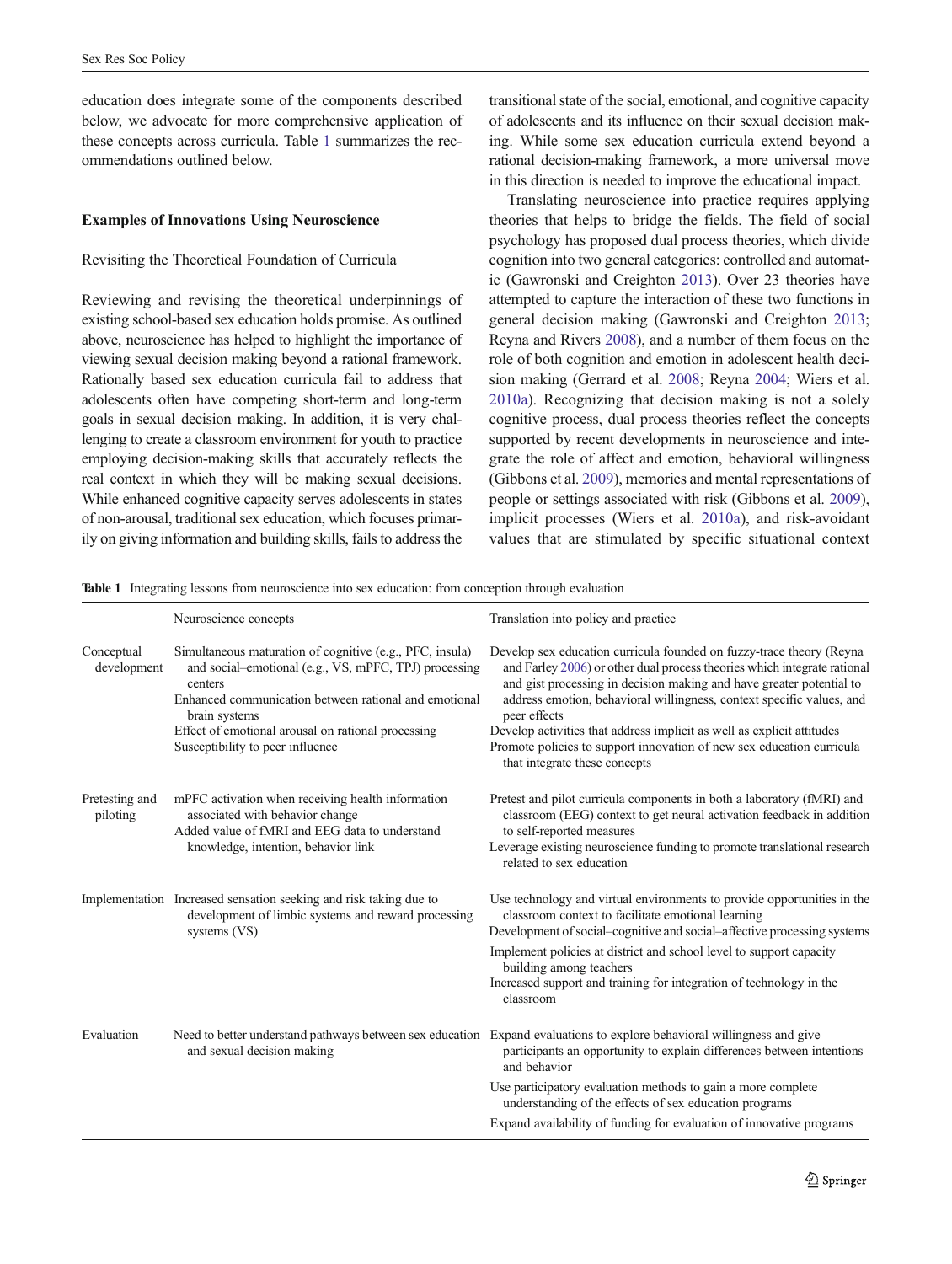(Reyna and Farley [2006;](#page-14-0) Reyna [2004](#page-14-0)) into decision-making frameworks. Expanding the theoretical underpinnings of sex education curricula to include concepts from dual process theories holds great promise.

Fuzzy-trace theory, which proposes a gist and a verbatim pathway, has been one of the primary dual process theories used to explore adolescent risk taking generally and sexual risk taking specifically (Reyna and Farley [2006\)](#page-14-0). Fuzzy-trace theory has been used to examine how adolescents engage emotion, prior experience, and information when making a decision (Rivers et al. [2008](#page-14-0)). Upon encountering a new decision-making opportunity, an adolescent relies on prior experience with related decisions and integrates new information from the novel experience. As people gain experience with making a decision, their dependence on verbatim memory of the decision's context, process, and consequences decrease and their dependence on generalized, rapid, "gist" based decision making increases (Reyna and Farley [2006](#page-14-0); Rivers et al. [2008\)](#page-14-0). Rivers et al. [\(2008\)](#page-14-0) define gist as "the meaning an individual extracts from information (i.e., semantic representation), which reflects the individual's knowledge, understanding, culture, and developmental level" (p. 36). Individuals are motivated to develop a gist to maintain efficiency in decision making because they are physically unable to retain all of the information they receive (Reyna [2004\)](#page-14-0). As a result, they retain the essence of the facts and experiences they encounter. Upon encountering a new decision-making opportunity, an individual must rely on prior experience with related decisions and integrate new information from this novel experience. As people gain experience with making a decision, their dependence on verbatim memory of the decision's context, process, and consequences decreases and their dependence on generalized, rapid, "gist"-based decision making increases. Repeated experience with the use of gist reinforces its perceived value and selects for utilization.

In alignment with fuzzy-trace theory, due to their inexperience, when adolescents employ cognition during decision making, they may put greater weight on the benefits of engaging in sexual behavior than on the risks associated with the behavior, resulting in adverse outcomes (Rivers et al. [2008\)](#page-14-0). In the context of adolescent sexual decision making, this means that adolescents who are engaging in sexual activity for the first time will likely employ a slower decision-making process that may lead to extensive weighing of the emotional and cognitive pros and cons of choosing to engage in a sexual activity. Counter to the image of adolescents making fast impulsive decisions that lead to risk taking, fuzzy-trace theory predicts that when engaging in a slow, deliberative process resulting from lack of experience, an adolescent may weight short-term, immediate outcomes (i.e., physical pleasure, intimacy with a partner) more significantly than longer-term outcomes (i.e., avoiding an STI or pregnancy) resulting in increased risk taking (Rivers et al.

[2008\)](#page-14-0). As adolescents gain experience making sexual decisions, they are more likely to use a gist representation, or generalized framing of a decision, to make their sexual choices (Rivers et al. [2008](#page-14-0)).

While fuzzy-trace theory holds that the development of health protective gists leads to improved decision making, it remains unclear how to best support the development of gist. Some research suggests that adolescents who endorse a greater number of gist-like values (e.g., "Better to focus on school than on sex"; "Better to wait to have sex when you are not ready") engage in less sexual risk taking (Rivers et al. [2008](#page-14-0), p. 120). Similarly, Mills et al. [\(2008\)](#page-14-0) examined the confusing fact that high perceptions of risk related to sexual behavior can be both positively and negatively associated with sexual risktaking behavior. The results of this research indicate that endorsing simple values or gist representations to avoid risk (e.g., "Better safe than sorry") contributed to a protective effect of reducing risk behavior, while verbatim representations (e.g., "I am likely to get pregnant in the next six months") engaged rational processes that resulted in increased risk taking (Mills et al. [2008](#page-14-0)). Developing strategies in sex education curricula to strengthen health protective gist representations may increase their potential for success.

While gist-like concepts have been successfully integrated into sex education curricula, translating these educational components into the development of a health protective gist presents challenges. While adolescents may explicitly endorse the values described above, they may not fully understand or even be aware of their implicit values related to sexual behavior. Recognizing that intention to use condoms often does not lead to condom use behavior, van Empelen and Kok ([2006\)](#page-15-0) examined how behavioral intention and behavioral willingness influence adolescents' condom use behavior. Even when adolescents are able to explicitly articulate their plans to use condoms and endorse pro-condom values, they may not be aware of the factors that influence their implicit willingness to engage in unprotected intercourse. The conclusions of this research highlighted the importance of experience and context on sexual decision making (van Empelen and Kok [2006](#page-15-0)). In steady sexual relationships where condom use had been explicitly discussed and had become a habit, behavioral willingness was less likely to influence condom use behavior (van Empelen and Kok [2006](#page-15-0)). In contrast, in the context of casual sex occurring in a novel context with an unfamiliar partner, independent of preparatory behaviors (purchasing, carrying, and negotiating about condoms), behavioral willingness played an important mediating role in condom use behavior (van Empelen and Kok [2006\)](#page-15-0).

While some sex education curricula do address behavioral willingness, addressing implicit, gist-like attitudes in an effective way remains allusive. In an effort to provide detailed information, classroom presentations often focus on facts and verbatim representations, rather than focusing on simpler gist representations. The majority of existing curricula aim to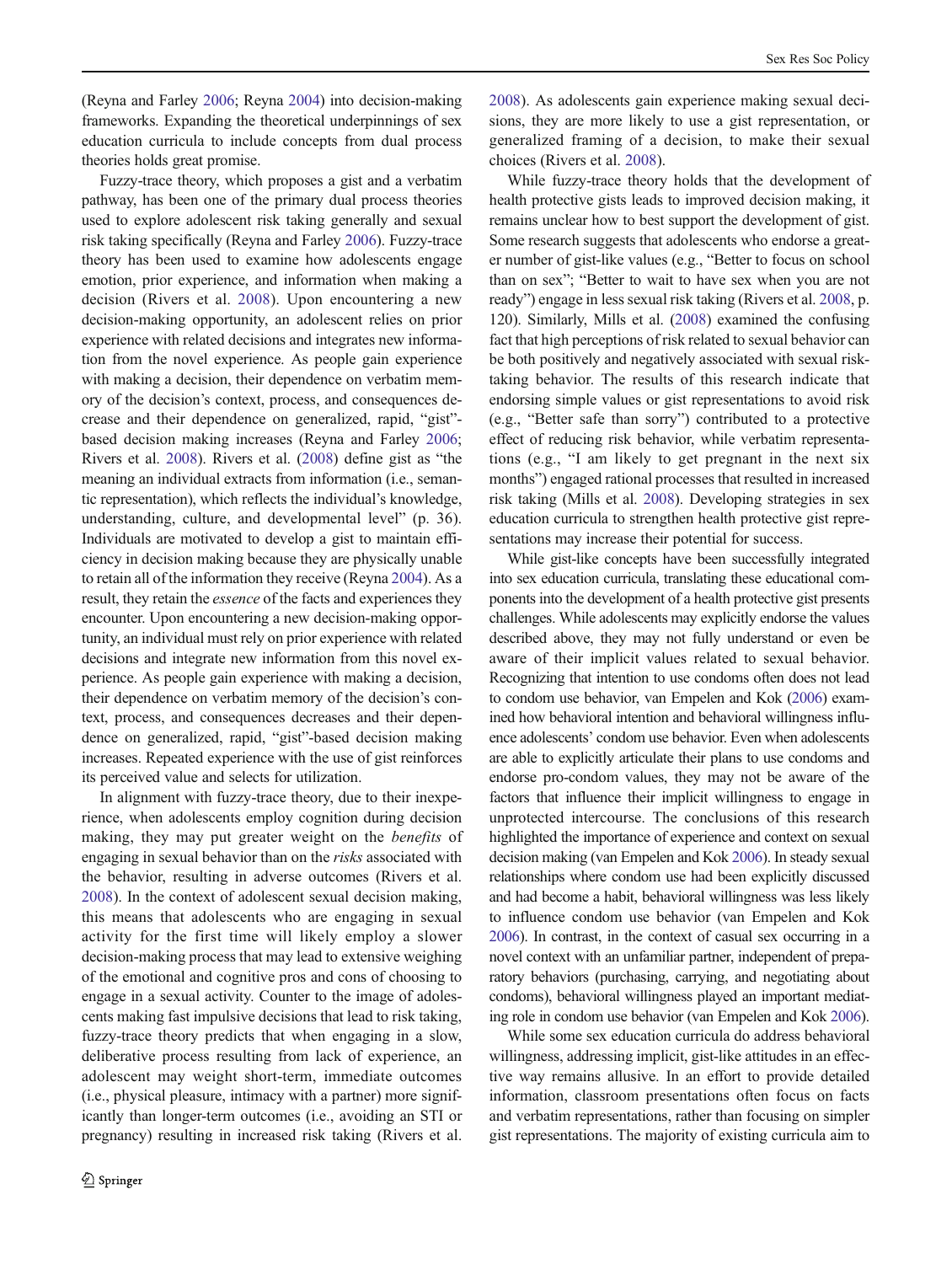help young people understand the prevalence of STI infections, the modes of transmission, and the best means of prevention (Kirby and Laris [2009\)](#page-13-0). Most young people can clearly explain that they intend to avoid STIs and many can describe a clear plan of action. In a classroom setting where youth are discussing STIs, the overwhelming majority of youth express explicit intentions to use condoms or abstinence to prevent transmission. Where existing sex education often falls short is by failing to offer opportunities for youth to explore under what circumstances their willingness may deviate from their intentions. While a plan to use condoms during intercourse may explicitly sound like a good way to avoid STI infection, implicit willingness to have unprotected sex in the absence of condoms may be more predictive of future behavior. While a rationally based sex education curriculum focuses primarily on building skills and knowledge related to the preparatory behaviors, a dual process-based curriculum would integrate creative strategies that help youth identify and influence their behavioral willingness to engage in risk-taking behaviors and shift implicit attitudes related to sexual behavior. A review of existing curricula and a reframing of the lessons taught through a dual process model represent an initial first step in reframing sex education so that it can incorporate new neurological findings.

Integrating activities into sex education that explore both implicit and explicit beliefs and associated emotional outcomes may better prepare adolescents when they are faced with the actual decision. Activities that help adolescents identify their implicit attitudes related to sexual behavior may provide an opportunity for them to examine the difference between implicit and explicit attitudes and develop strategies to account for both. In addition, activities that provide adolescents with an opportunity to explore the emotional weights associated with various behaviors may help them better understand their own motivations and better predict their future behavior.

Early attempts to operationalize dual process theories in field-based interventions have led to promising results in changing health behaviors related to alcohol use (Wiers et al. [2006](#page-15-0), [2010b](#page-15-0)). Wiers et al. ([2010b](#page-15-0)) were able to successfully change heavy drinkers' action tendencies to drink alcohol by shifting implicit attitudes related to alcohol through use of the alcohol Approach Avoidance Test. Using a simple push-pull computer simulation, participants pushed away images related to alcohol and pulled toward them images of soft drinks (Wiers et al. [2010b\)](#page-15-0). Participants who had been "trained" to push alcohol images away were able to perform this task more quickly, had significant changes in implicit attitudes related to avoidance of alcohol, and consumed less alcohol during taste tests (Wiers et al. [2010b](#page-15-0)).

This serves as one promising example that independent of explicit cognition, measuring and shifting implicit attitudes can lead to improved health behavior. While it would require a

great deal of creativity and sensitivity to develop a similar tool for sex education, it deserves further exploration. As discussed above, peers play an influential role in sexual decision making that includes both implicit and explicit components. While some evidence-based sex education curricula provide information and skills to help address peer pressure, this approach only addresses the explicit components associated with decision making. Providing a training tool and supporting education materials wherein adolescents pushed away images associated with prioritizing peers' expectations and pulled closer images associated with prioritizing their own expectations may help address the more implicit expectations and bolster the potential for a true behavioral impact. As schools continue to increase their use of technology in classrooms, such a tool could be more easily integrated into sex education programs or included as a homework assignment for students to complete outside of the classroom.

#### Pretesting Curricula

Extensive investment is required to develop, pilot, and test research-based sex education curricula. Evaluating the effectiveness of sex education on behavior change outcomes has proven challenging and neuroscience offers opportunities to help us better assess and predict the impact of health education messages. In an innovative use of neuroscience, Falk et al. [\(2012\)](#page-13-0) found that using functional MRI (fMRI) in a small sample of individuals to detect activity in a region in the mPFC of the brain previously associated with behavior change was more effective in predicting behavioral change response than using the same sample's self-reports (Falk et al. [2012](#page-13-0)). In this study, participants were both asked to review and explicitly self-report the effectiveness of three stop-smoking advertisements (Falk et al. [2012](#page-13-0)). In addition, fMRI was used to measure activity in a specific region in the mPFC, while participants viewed the ads (Falk et al. [2012\)](#page-13-0). The advertisement participants explicitly ranked as least effective stimulated the greatest mPFC activity and resulted in the most stop-smoking calls to a smoking cessation hotline when aired nationally (Falk et al. [2012\)](#page-13-0). Moving beyond a traditional pilot of sex education curricula, this strategy holds great promise for using neuroscience to better predict an activity's potential to move beyond giving information to motivating behavior change.

While piloting a multi-session curriculum in a laboratory in an fMRI scanner is unrealistic, using scanner technology to compare neural responses to key components of sex education curricula with self-reports and behavioral data from participants may help disentangle the question of which program components have greater potential to lead to positive behavior change. In addition, under experimental conditions, this could be used to compare activities across curricula to compare the neural activity associated with different versions of similar activities. As Falk et al. ([2012\)](#page-13-0) described, activities that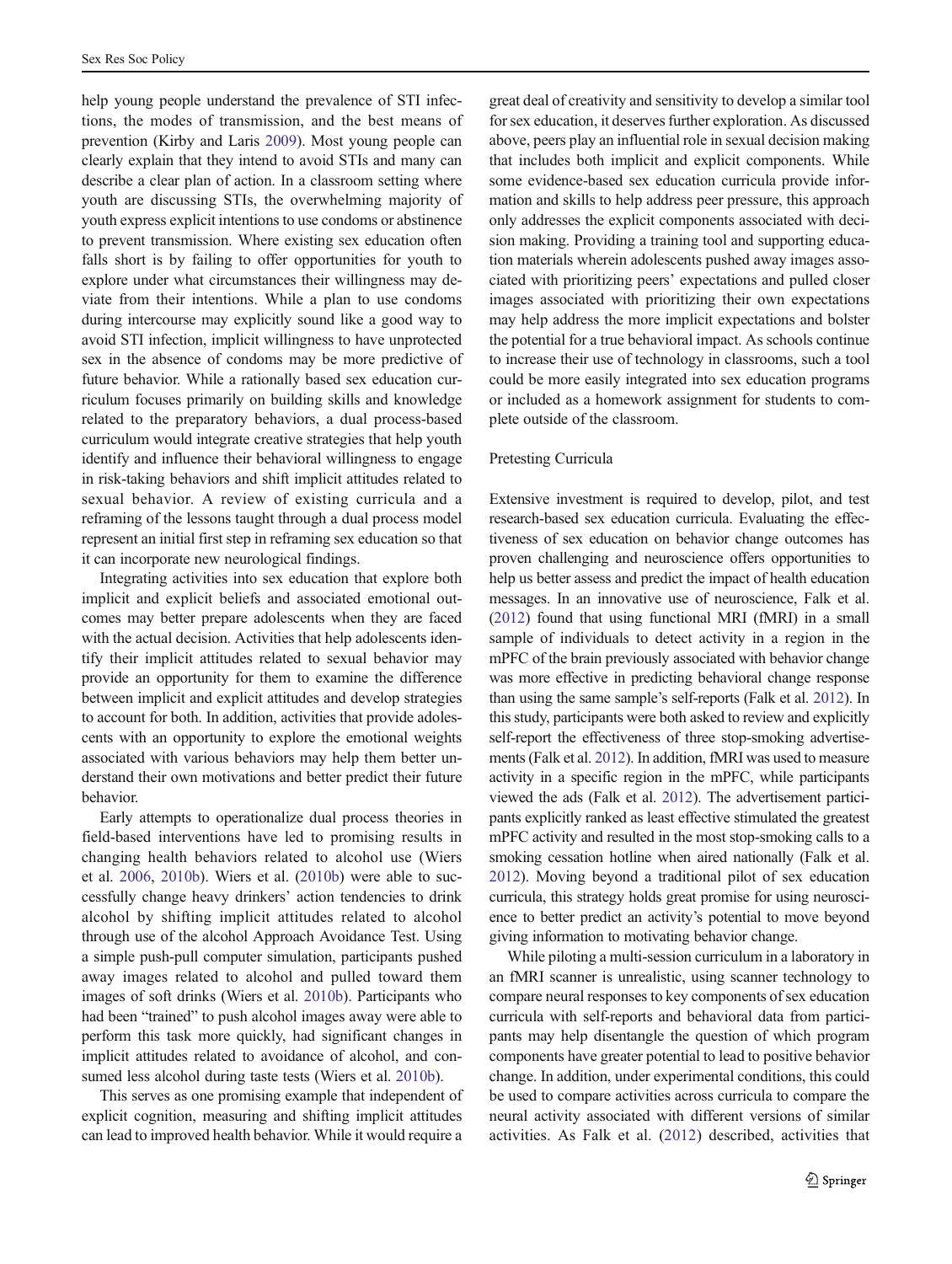stimulate increased MFPC activation could be theoretically examined to understand the educational components that lead to increased behavior change.

Because fMRI technology is limited to use in a laboratory, coupling fMRI methods with electroencephalography (EEG) methods in simulated or actual classrooms could add to our understanding of which components of sex education have the greatest potential behavioral impact. As a more portable technology, EEG has been used in real and simulated classrooms with children and adolescents to measure brain activity resulting from a range of factors including effects of sleep restriction (Beebe et al. [2010\)](#page-12-0) and acquisition of language skills (Tallal [2000](#page-14-0)). In addition, EEG has been used extensively to explore the link between brain activity and emotion (Davidson [2004](#page-13-0)). Coupling EEG data from students as they participate in sex education in a classroom setting with fMRI data gathered in a laboratory would increase our understanding of how different curricula components lead to brain activation that helps to predict behavior change and emotional learning. In addition, comparing neural activation during educational activities with non-subjective measures, such as accessing sexual health clinical services or negative pregnancy and STI tests, may shed light on which program components have the greatest behavioral effects. Using fMRI and EEG to test and pilot existing best practice curricula and to support the development of new curricula may enhance the potential for sex education to bridge the gap between providing information to education that increases the likelihood of generating real and protective behavior change.

#### Enhancing Emotional Learning in the Classroom

While shifting the theoretical underpinnings of sex education creates opportunities for development of new strategies to expand emotional learning in the classroom, it also requires the development of other expanded educational approaches. Behavioral research and neuroscience suggests that young people improve their sexual decision making with increased experience and specifically emotionally relevant experience. As suggested by fuzzy-trace theory above, with experience, adolescents move from relying on rational processes, which may result in increased risk taking, to engaging health protective heuristics that improve their sexual health outcomes. Yet, educators have struggled to provide integrated experiential learning into sex education.

The Healthy Choices: Relationships, Sexuality, and Family Planning Program designed for use with the RealCare Baby®, an abstinence-only program, marketed as "experiential learning technology" (Realityworks [2013](#page-14-0)), serves as an example of a failed attempt in this arena. Designed to give teens some parenting experience in hopes that it will delay sexual debut, the program has been shown to have little impact on teenagers' attitudes, beliefs, or intentions related to parenting or

their sexual and contraceptive behavior (Somers and Fahlman [2001;](#page-14-0) Tingle [2002\)](#page-14-0). While adolescents may be able to explicitly state their desire to avoid parenting after experiencing the infant simulator, they may not be aware of their implicit beliefs or their potential influence on their sexual behavior. Despite providing adolescents with the negative affective experience of caring for a demanding infant simulator, the curriculum does not provide any experiential learning related to the more implicit, affective desires to engage in sexual behaviors or negotiate sexual situations.

Similarly, role-plays, a component of the most effective curricula, attempt to simulate negotiating condom use or discussing healthy relationships. Very limited research has looked at the specific impact of role-plays in adolescent health education, and the majority has focused on substance use behavior (Nichols et al. [2010](#page-14-0)). While helpful in highlighting important skills, role-plays often fail to capture the true emotional content of a real-time experience. Role plays can reinforce skills that can be applied in a controlled social context, but it is unclear if they help adolescents gain experience in translating those skills in highly emotional contexts that activate their implicit attitudes. Adolescents who had not explicitly planned to engage in unprotected sex may not be able to apply the experience of negotiating condom use in a role-play situation to an unexpected sexual encounter, in which a condom is not available. Additional research that explores the effectiveness of role-playing and the extent to which role-plays enhance emotional learning would help highlight their role in effective sex education. In addition, it would be helpful to determine in which doses and contexts role-plays are most effective (e.g., what types of and how many role-plays should be part of curricula).

With the increasing use of technology in and outside the classroom, computer-based strategies to simulate experience hold promise. Many efforts have been made to enhance traditional classroom learning environments with the use of virtual technology (Pan et al. [2006](#page-14-0)). Focusing specifically on health behavior, the European project, Education through Characters with Emotional-Intelligence and Role-playing Capabilities that Understand Social interaction, has researched the role of technology in classrooms in supporting social and emotional learning related to bullying behavior (Sapouna et al. [2010\)](#page-14-0). During the intervention, students engaged with the virtual environment for 30 min per week over a period of 3 weeks where they observed bullying situations in a school environment (Sapouna et al. [2010\)](#page-14-0). Youth who participated in the virtual reality experience were less likely than controls to become victims of bullying, suggesting that the virtual learning helped participants learn strategies to cope with bullying situations (Sapouna et al. [2010\)](#page-14-0). This research demonstrates the use of virtual environments to help youth apply knowledge and skills in emotionally charged contexts.

Recognizing that virtual realities are incredibly popular with 10–15 year olds and provide an opportunity to offer health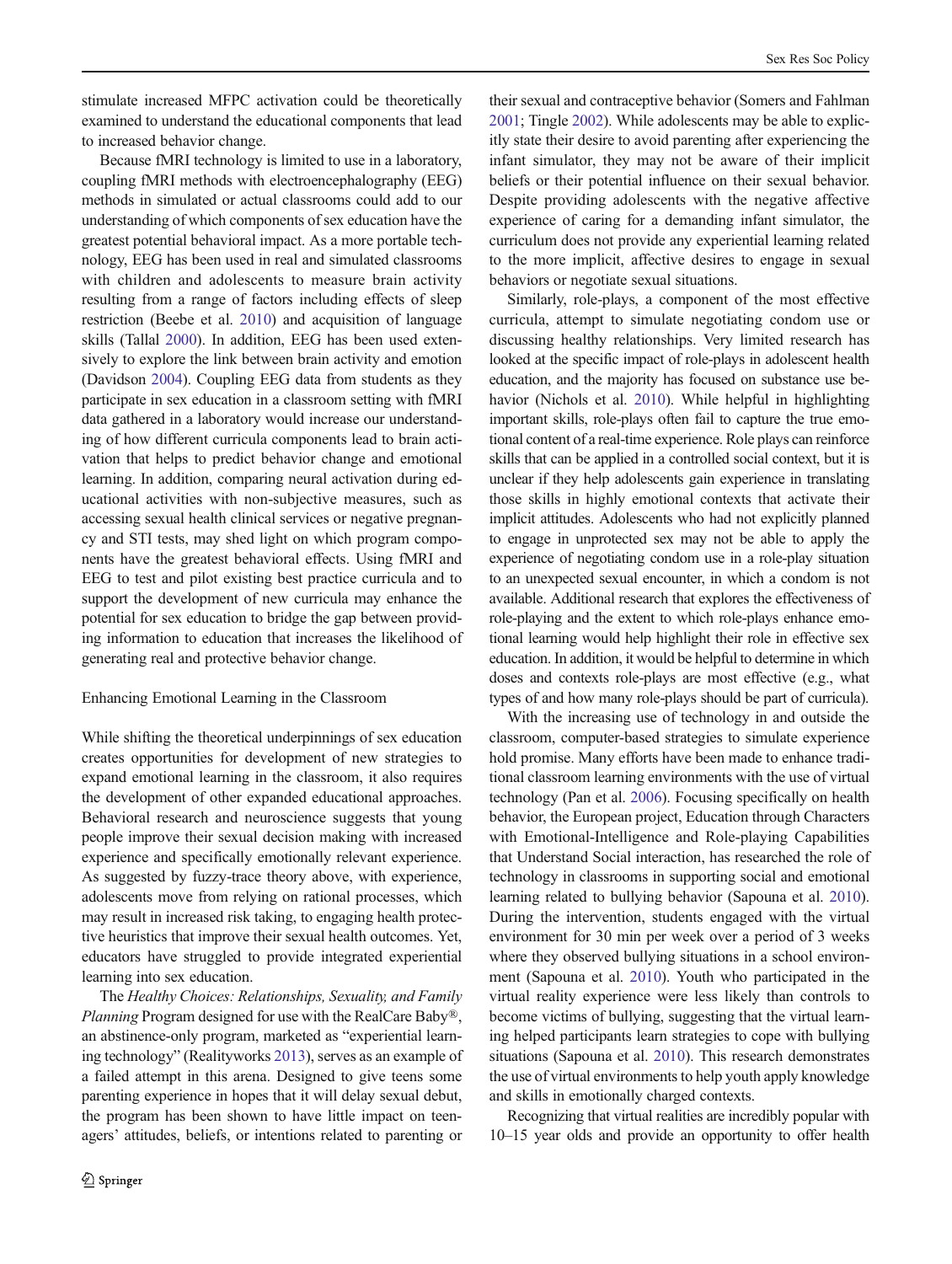information and model healthy behavior, the Centers for Disease Control and Prevention (CDC) has provided innovation funding to expand the use of social media in health education and promotion (Centers for Disease Control and Prevention [2010\)](#page-12-0). The CDC has also begun to explore the application of virtual learning related specifically to sexual health through The Second Life® Sexual Health Public Education and Outreach simulator (SIM) (Centers for Disease Control and Prevention [2010\)](#page-12-0). Second Life® has been used to distribute information about contraception, sexual health, STI transmission, and other sexual health issues (Kamel Boulos and Toth-Cohen [2009\)](#page-13-0). The SIM also hosts expert speakers on HIV that avatars can attend and provides the "AIDS-related Kaposi Sarcoma Experience" where participants can experience the social reaction from others of having KS lesions (Kamel Boulos and Toth-Cohen [2009](#page-13-0), p. 281). While evaluating the impact of virtual experiences presents unique challenges, the majority of participants using the sexual health SIM found the experience useful, and 39 % said that they had learned something new (Kamel Boulos and Toth-Cohen [2009](#page-13-0)). While this SIM was geared toward adult users and the primary focus of this SIM was to provide information, it holds promise for enhancing school-based sex education. In addition to enhancing classroom education, virtual reality settings can serve as a tool for parents who feel uncomfortable educating their children about sexual behavior and contraception.

Another example of using technology to increase the emotional salience of learning is the interactive video, Seventeen Days ([www.seventeendays.org\)](http://www.seventeendays.org/). The goal of the video is to highlight choice points and behavioral alternatives in sexual situations (Downs et al. [2004](#page-13-0)). The video becomes interactive by pausing for 30s at key critical decision junctions and providing an opportunity for the audience to engage in a cognitive rehearsal and imagine how they would respond to the specific situation (Downs et al. [2004](#page-13-0)). Compared to youth who received the same content through a book form, at 3 months post-intervention, young women who watched the video were more likely to report abstaining from intercourse and less likely to report having been diagnosed with chlamydia (Downs et al. [2004](#page-13-0)). These promising results suggest that giving adolescents the opportunity to practice applying sexual knowledge in a highly emotionally arousing situation may translate into more effective application of knowledge and skills in a real sexual encounter.

Building on this early experience using technology to enhance emotional learning, integrating virtual reality software and video into traditional classroom sex education provides an opportunity for young people to gain virtual experience related to relationships and sexual health. Emotional experiences in virtual environments correlate with emotional experiences in real life, offering opportunities to use this as a venue for emotional learning (Riva et al. [2007\)](#page-14-0). Thus, in a controlled and monitored environment, adolescents are able to gain emotional experience related to a broad range of experiences, including asking someone on a date, experiencing a break-up, talking about sexual limits, making sexual choices, selecting contraception, and experiencing the different outcomes of sexual decisions and their impact upon other aspects of their lives. Enhancing a classroom lesson about healthy relationships by having students utilize a SIM or interactive video executing a specific assignment related to healthy relationships and communication would be an opportunity to apply knowledge in a more affectively charged environment. Virtual environments can also provide an opportunity to link school-based sex education to discussions with parents in the home. Parents can engage in the virtual environments to learn more about the content of school-based sex education and enhance their understanding of the social and emotional factors that influence sexual choices.

In a multi-session sex education program, enhanced emotional learning and experience through technology offers an opportunity to gain continual experience and feedback on an ongoing basis and allow adolescents to gain experiences and build skills in a very low risk environment. Follow-up learning modules to reinforce classroom learning experiences may be helpful as most adolescents have access to computers and social media. Given that adolescents are increasingly more technologically savvy than adults and use technology in new and innovative ways, youth participation in developing and utilizing new educational technology tools may also be key.

## Enhancing Evaluation

In addition to improving sex education curricula, evaluations of school-based sex education must capture key components of dual process theories. Given the complexity of sexual decision making and the types of existing curricula commonly provided, we must expand our efforts to measure and document success, as well as learn whether the theoretical approaches proposed here are effective and of sufficient strength. While many sex education evaluations ask about behavioral intentions (e.g., "How likely are you to have sex in the next 6 months?"), some fail to explore behavioral willingness (e.g., "If the opportunity arises, how willing are you to have sex in the next 6 months?"). Similarly, in addition to measuring how much knowledge participants have gained, evaluations should universally capture how likely participants are to use condoms and how confident they feel about using the knowledge they acquire through the educational program. While many existing best practice evaluations integrate these questions, expanding integration of these questions into explicit evaluation tools will help expand our theoretical conceptualization of how to operationalize willingness and intentionality in interventions. In addition, it will help identify the behavioral characteristics of participants who are able to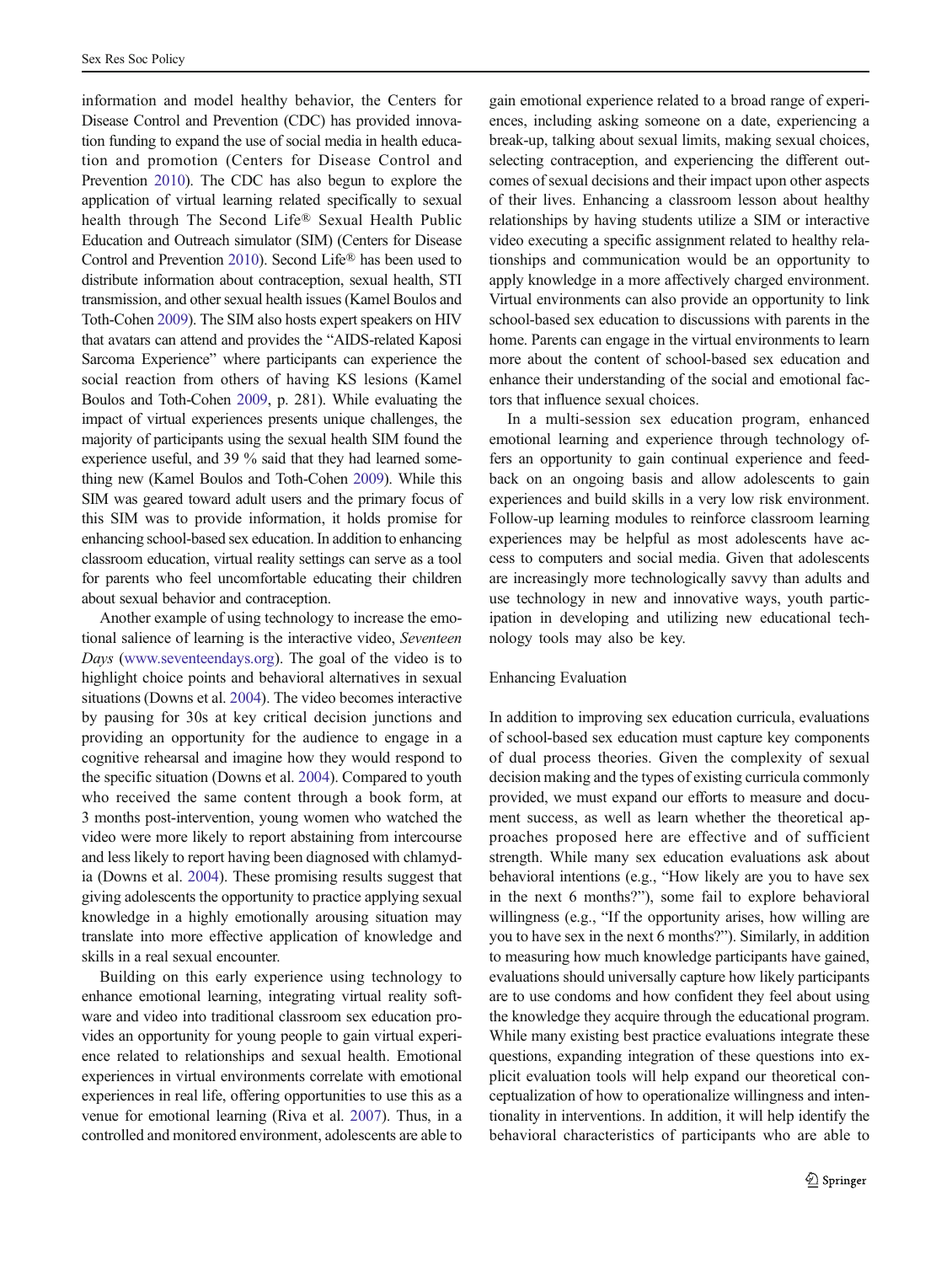explicitly identify the skills they need to bridge the gap between information and action.

Participatory evaluation methods, including youth-led evaluation (London et al. [2003\)](#page-14-0) and most significant change (MSC) (Davis and Dart [2005](#page-13-0)), also provide opportunities to better understand the components of programs that have the greatest impact on behavior. MSC uses story-based evaluation to facilitate the detection of unexpected changes particularly in complex interventions that produce diverse outcomes (Dart and Davies [2003](#page-13-0); Davis and Dart [2005](#page-13-0)). The narratives in MSC help to outline how participants experience changes in knowledge and how knowledge is linked to changes in behavior and result in desired outcomes (Dart and Davies [2003\)](#page-13-0). Employing MSC to assess the impact of classroom sex education would help illuminate some of the links between classroom activities, knowledge, skills, values, and behavior. Similarly, youth-led evaluation moves beyond traditional evaluation indicators to engage program participants in employing qualitative and quantitative methods to assess the impact. Youth-engaged evaluation enhances the impact of classroom sex education by providing youth an opportunity for civic engagement and youth development while simultaneously enhancing the quality of evaluation outcomes (Checkoway and Richards-Schuster [2003](#page-12-0)). Expanding existing sex education evaluation efforts to include participatory components promises to increase our understanding of the true impact of these curricula.

Improving strategies to evaluate sex education will be key to better understanding its true impact (Constantine [2012](#page-13-0)). Traditional surveys and self-report methods capture only explicit attitudes related to sexual behavior and fail to capture important implicit information that significantly influences sexual decision making. Employing creative evaluation strategies that examine how current behavioral interventions influence implicit attitudes will provide new insight into what programs are the most effective in positively changing behavior. Integrating implicit attitude testing into pre- and post-testing and into sex education evaluation plans will improve the understanding we have of the effects of these types of interventions.

#### Conclusion

Experts have identified the key components of effective school-based sex education (Kirby and Laris [2009\)](#page-13-0). Rather than abandoning existing sex education efforts, lessons from neuroscience may provide an important set of innovations and insights for expanding existing sex education to include strategies that build on dual process theories and address adolescents' implicit and explicit attitudes related to sexual behavior and, in turn, improve adolescent sexual health outcomes. Policies to support research and innovation to better understand the concepts of behavioral willingness and intention, implicit and explicit cognition, and rational and emotional

decision making, in relationship to adolescent sexual behavior, will facilitate the development of more effective behavioral interventions.

In the current funding climate, wherein social programs face increasing scrutiny, strengthening sex education programs and coupling them with rigorous evaluation will help policy makers and funders make more informed decisions and invest in truly effective sex education programs. To achieve the integration of this new learning, policies are needed to support innovation related to sex education. The two major national programs funding sex education currently provide limited support for innovation. In 2010, Congress allocated \$155 million over 5 years to the US Department of Health and Human Services' Office of Adolescent Health's Teen Pregnancy Prevention Program and approximately 16 % (\$25 million) was dedicated to the development of innovative strategies related to comprehensive sex education and pregnancy prevention (US Department of Health and Human Services [2011\)](#page-14-0). Similarly, only 13 % (\$10 million) of the \$75 million allocated for the Personal Responsibility and Education Program is dedicated to funding to innovation (Department of Health and Human Services [2012](#page-13-0)). In contrast to this limited support for sex education, in 2011 NIH awarded approximately \$5.5 billion to support neuroscience research (Society for Neuroscience [2013\)](#page-14-0). Policies that facilitate leveraging the expansive resources allocated to neuroscience to promote translational science can greatly improve the impact of sex education.

Clearly, as school-based sex education is a very marginal component of the curriculum teachers tackle each year, efforts to expand educational strategies to include learning from neuroscience into sex education would need to include resources for capacity building. District and school level policies would need to be established in order to support teachers in expanding their teaching beyond the model of rational-based learning. Some educators may feel uncomfortable going beyond the traditional provision of educational messages and would need opportunities to build their skills in this area. While these training efforts would improve sex education, they would also improve teachers' capacity to move beyond rational learning in other programs of their curricula. Similarly, training and equipment will be needed to support teachers in integrating technology-based learning into the classroom. A number of private foundations and public programs support integrating technology into classrooms. Leveraging these resources to support sex education has the potential for enhancing school-based sex education and the curriculum in general.

As neuroscience continues to provide a better understanding of adolescent decision making, we can take steps now to improve sex education policies and practices. Due to the limited efficacy of rationally-based sex education programs and the promising leads from neurological studies, we must renew efforts to integrate dual process theories in the field of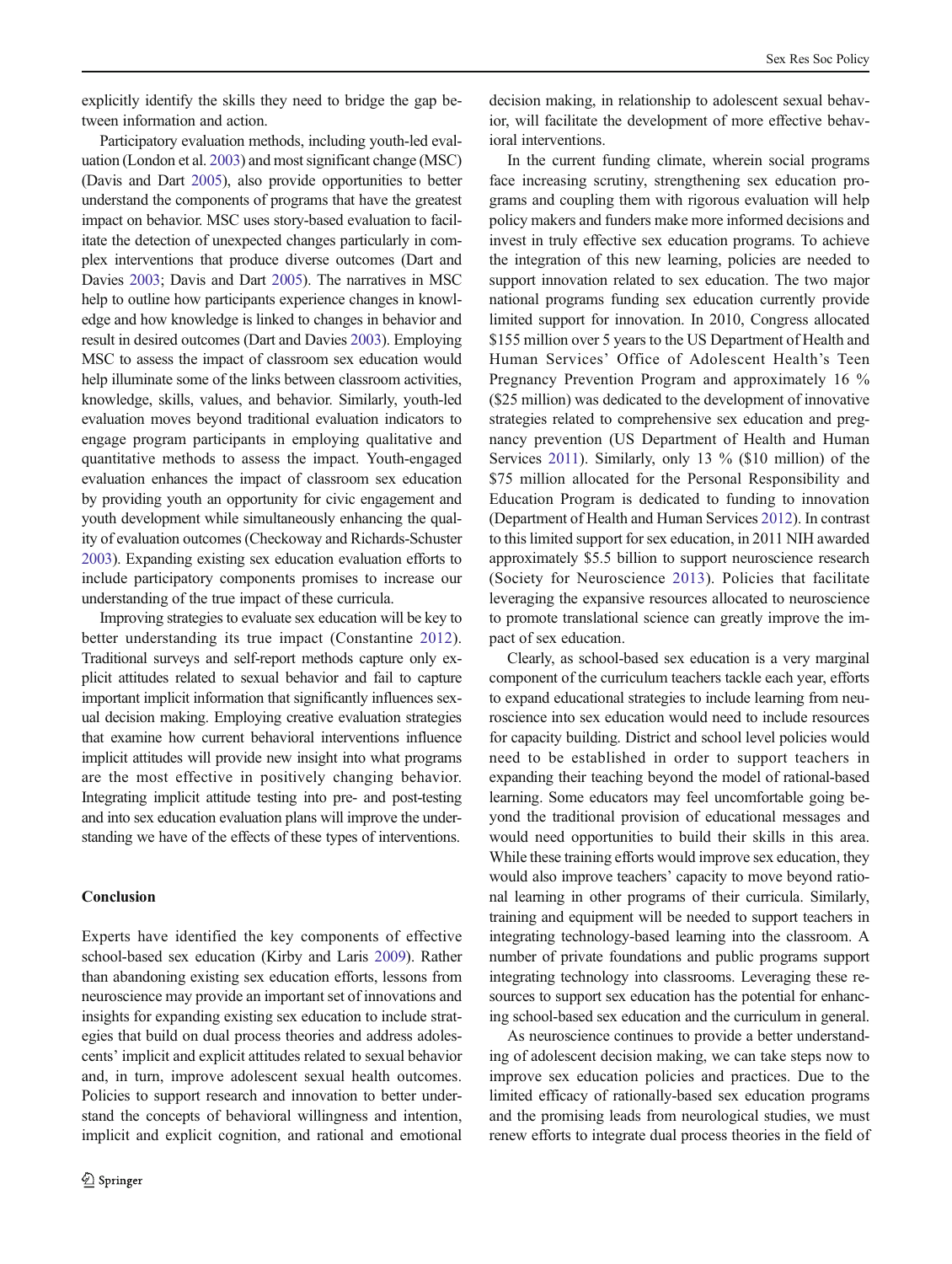<span id="page-12-0"></span>sex education. We must move toward developing sex education interventions, evaluation strategies, and supportive funding streams that advance dual process approaches in sex education. In addition, continuing to support primary research to better understand adolescent brain development and activation specific to sexual decision making, sexual arousal and sexual behavior will offer opportunities to improve and strengthen sex education. We need to encourage bridges between health educators, researchers, and policy makers to explore opportunities to integrate discoveries about brain development and neuroscience in the laboratory into practices and innovation in the field. The more we understand about the relationship between adolescent emotional and cognitive development and sexual decision making, the more progress can be made in determining how these factors can be best targeted through school-based sex education. Since current sex education efforts continue to have limited success, testing the applicability of newer scientific findings as a means of improving interventions seems prudent.

Building on the existing infrastructure of what we have learned is effective in school-based sex education, and integrating lessons from neuroscience about social–emotional development and its role in adolescent sexual decision making increases the potential for success. Available science offers an explanation for why current sex education efforts continue to have a limited impact on adolescent sexual health outcomes. Supporting the positive sexual development of US youth requires that we improve the ways we prepare young people to face sexual and other types of important decision making that impacts their lives. A better understanding of the role that brain development plays in adolescent sexual decision making will facilitate the development of improved policies, services, and practice. Innovation is needed to address the gap between the country's current investments in school-based sex education and the sexual health status of adolescents. In order to preserve funding and support school-based sex education, we must advance sex education from being adequate to being effective and utilize results from recent neuroscience research to inform our policies and best practices.

Acknowledgments Dr. Ahna Ballonoff Suleiman was supported in part by the UC Berkeley Center for Child and Youth Policy. Dr. Claire D. Brindis was supported by grants U45MC 00002 & U45MC 00023 of the Maternal and Child Health Bureau, Health Services and Resources Administration, US Department of Health and Human Services. The authors would like to thank Ronald Dahl and Juliana Deardorff for their thoughtful feedback on this paper.

#### References

Ajzen, I. (1985). From intentions to actions: a theory of planned behavior. In J. Kuhl & J. Bechmann (Eds.), Action-control: from cognition to behavior (pp. 11–39). New York: Springer.

- Ali, M. M., & Dwyer, D. S. (2011). Estimating peer effects in sexual behavior among adolescents. Journal of Adolescence, 34(1), 183-190.
- Allen, J. P., & Philliber, S. (2001). Who benefits most from a broadly targeted prevention program? Differential efficacy across populations in the teen outreach program. Journal of Community Psychology, 29(6), 637–655.
- Bandura, A. (1977). Self-efficacy: toward a unifying theory of behavioral change. Psychological Review, 84(2), 191.
- Bandura, A. (1991). Social cognitive theory of self-regulation. Organizational Behavior and Human Decision Processes, 50(2), 248–287.
- Baumeister, R. F., Vohs, K. D., DeWall, C. N., & Zhang, L. (2007). How emotion shapes behavior: feedback, anticipation, and reflection, rather than direct causation. Personality and Social Psychology Review, 11(2), 167–203.
- Beauchamp, M., & Beauchamp, C. (2012). Understanding the neuroscience and education connection: themes emerging from a review of the literature. In S. Dell Salla & M. Anderson (Eds.), Neuroscience in education: the good, the bad, and the ugly (pp. 13–30). Oxford: Oxford University.
- Beebe, D. W., Rose, D., & Amin, R. (2010). Attention, learning, and arousal of experimentally sleep-restricted adolescents in a simulated classroom. Journal of Adolescent Health, 47(5), 523–525.
- Bell, K., Terzian, M. A., & Moore, K. A. (2012). What works for female children and adolescents: Lessons from experimental evaluations of programs and interventions. Fact sheet. Publication #2012–23. Child Trends.
- Blakemore, S. J., & Choudhury, S. (2006). Development of the adolescent brain: implications for executive function and social cognition. Journal of Child Psychology and Psychiatry, 47(3–4), 296–312.
- Bleakley, A., Hennessy, M., & Fishbein, M. (2006). Public opinion on sex education in US schools. Archives of Pediatrics & Adolescent Medicine, 160(11), 1151.
- Brindis, C. D. (2006). A public health success: understanding policy changes related to teen sexual activity and pregnancy. Annual Review of Public Health, 27(1), 277–295. doi[:10.1146/annurev.](http://dx.doi.org/10.1146/annurev.publhealth.27.021405.102244) [publhealth.27.021405.102244.](http://dx.doi.org/10.1146/annurev.publhealth.27.021405.102244)
- Brindis, C., Sattley, D., & Mamo, L. (2005). From theory to action: frameworks for implementing community-wide adolescent pregnancy prevention strategies. San Francisco: UCSF Bixby Center for Reproductive Health Research and Policy, Department of Obstetrics, Gynecology & Reproductive Sciences, and the Institute for Health Policy Studies.
- Campbell, F. A., Ramey, C. T., Pungello, E., Sparling, J., & Miller-Johnson, S. (2002). Early childhood education: young adult outcomes from the abecedarian project. Applied Developmental Science, 6(1), 42–57.
- Casey, B. J., Jones, R. M., & Hare, T. A. (2008). The adolescent brain. Annals of the New York Academy of Sciences, 1124(1), 111–126.
- Cavazos-Rehg, P. A., Krauss, M. J., Spitznagel, E. L., Iguchi, M., Schootman, M., Cottler, L., et al. (2012). Associations between sexuality education in schools and adolescent birthrates: a statelevel longitudinal model. Archives of Pediatrics & Adolescent Medicine, 166(2), 134.
- Centers for Disease Control and Prevention. (2010). Social media guidelines and best practices. Atlanta: Centers for Disease Control and Prevention. Retrieved from [http://www.cdc.gov/SocialMedia/Tools/](http://www.cdc.gov/SocialMedia/Tools/guidelines/pdf/virtualworld.pdf) [guidelines/pdf/virtualworld.pdf.](http://www.cdc.gov/SocialMedia/Tools/guidelines/pdf/virtualworld.pdf)
- Centers for Disease Control and Prevention. (2012). 2011 sexually transmitted diseases surveillance. Atlanta: Centers for Disease Control and Prevention. Retrieved from [http://www.cdc.gov/](http://www.cdc.gov/std/stats11/toc.htm) [std/stats11/toc.htm.](http://www.cdc.gov/std/stats11/toc.htm)
- Checkoway, B., & Richards-Schuster, K. (2003). Youth participation in community evaluation research. American Journal of Evaluation, 24(1), 21–33.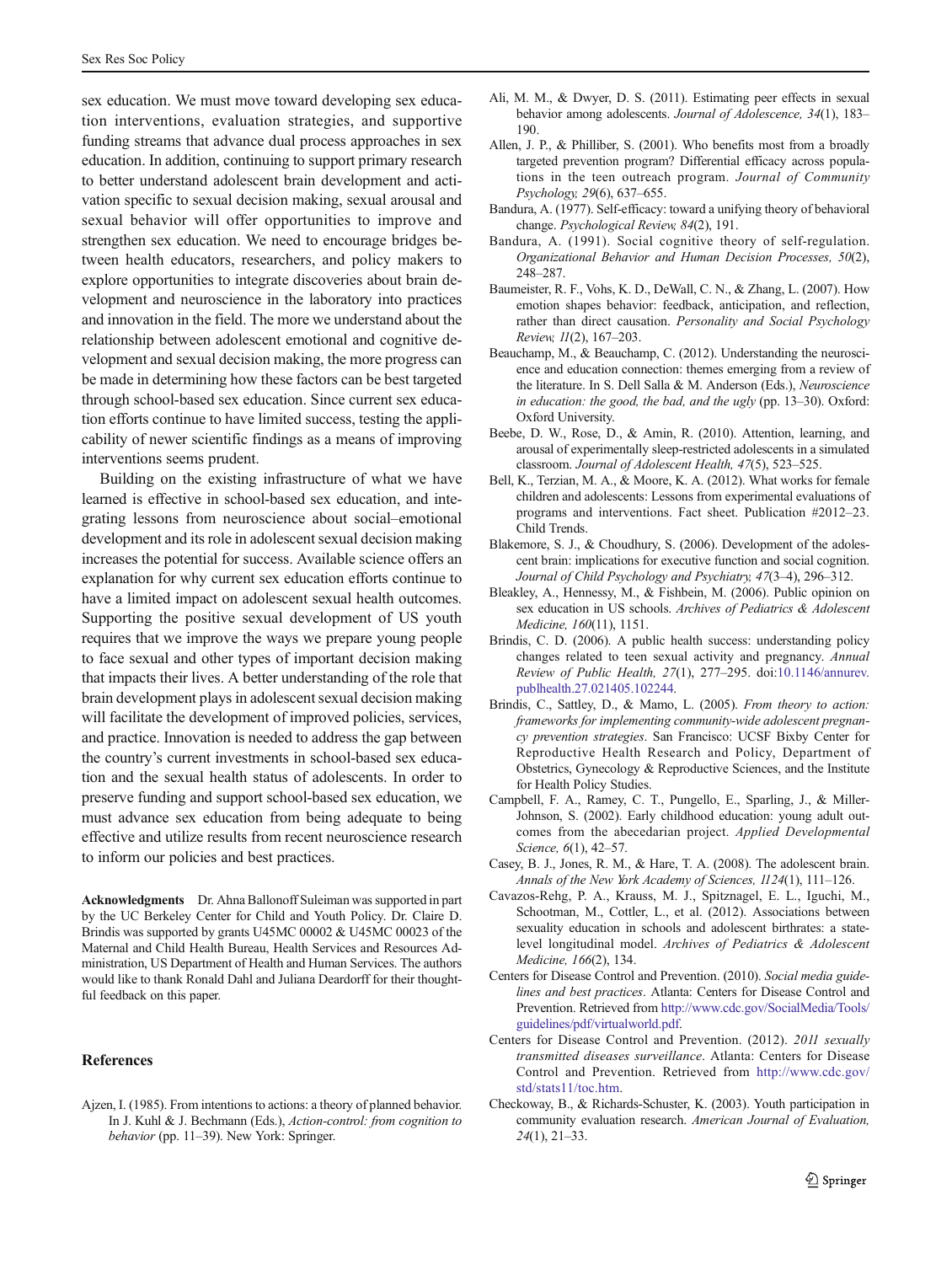- <span id="page-13-0"></span>Chein, J., Albert, D., O'Brien, L., Uckert, K., & Steinberg, L. (2011). Peers increase adolescent risk taking by enhancing activity in the brain's reward circuitry. Developmental Science, 14(2), F1–F10.
- Constantine, N. (2012). Intervention effectiveness research in adolescent health psychology: methodological issues and strategies. In W. O'Donohue, L. Benuto, & L. Woodward (Eds.), Handbook of adolescent health psychology. New York: Springer.

Cowan, N. (2005). Working memory capacity. New York: Psychology.

- Crone, E. A., & Dahl, R. E. (2012). Understanding adolescence as a period of social–affective engagement and goal flexibility. Nature Reviews Neuroscience, 13(9), 636–650.
- Dahl, R. E. (2004). Adolescent brain development: a period of vulnerabilities and opportunities. Annals of the New York Academy of Sciences, 1021, 1–22. doi:[10.1196/annals.1308.001](http://dx.doi.org/10.1196/annals.1308.001).
- Dart, J., & Davies, R. (2003). A dialogical, story-based evaluation tool: the most significant change technique. American Journal of Evaluation, 24(2), 137–155.
- Davidson, R. J. (2004). What does the prefrontal cortex "do" in affect: perspectives on frontal EEG asymmetry research. Biological Psychology, 67(1), 219–234.
- Davis, R., & Dart, J. (2005). The 'most significant change' (MSC) technique: a guide to it's use. Retrieved from [www.mande.co.uk/](http://www.mande.co.uk/docs/MSCGuide.htm) [docs/MSCGuide.htm](http://www.mande.co.uk/docs/MSCGuide.htm)
- Department of Health and Human Services. (2012). Affordable care act (ACA) personal responsibility education program (PREP) [The Patient Protection and Affordable Care Act, Title II Role Of Public Programs, Subtitle L, Maternal and Child Health Services. Title V, Section 2953, Public Law 111–148, 42 U.S.C 713(c)(1)] (The Patient Protection and Affordable Care Act, Title II Role Of Public Programs, Subtitle L, Maternal and Child Health Services, Title V, Section 2953, Public Law 111–148, 42 U.S.C 713(c)(1)). Retrieved from [https://www.cfda.gov/?s=program&mode=form&tab=](https://www.cfda.gov/?s=program&mode=form&tab=step1&id=e9085baafbd785d09c9e4e52f9ec4ac4) [step1&id=e9085baafbd785d09c9e4e52f9ec4ac4.](https://www.cfda.gov/?s=program&mode=form&tab=step1&id=e9085baafbd785d09c9e4e52f9ec4ac4)
- Devaney, B. L., Johnson, A., Maynard, R., & Trenholm, C. (2002). The evaluation of abstinence education programs funded under title V Section 510: interim report. Princeton: Mathematica Policy Research.
- DiCenso, A., Guyatt, G., Willan, A., & Griffith, L. (2002). Interventions to reduce unintended pregnancies among adolescents: systematic review of randomised controlled trials. BMJ, 324(7351), 1426.
- Dishion, T. J., & Tipsord, J. M. (2011). Peer contagion in child and adolescent social and emotional development. Annual Review of Psychology, 62, 189–214.
- Downs, J. S., Murray, P. J., Bruine de Bruin, W., Penrose, J., Palmgren, C., & Fischhoff, B. (2004). Interactive video behavioral intervention to reduce adolescent females' STD risk: a randomized controlled trial. Social Science & Medicine, 59(8), 1561–1572.
- Eisenberg, N., Fabes, R. A., & Spinrad, T. L. (2007). Prosocial development: handbook of child psychology. New York: Wiley.
- Falk, E. B., Berkman, E. T., & Lieberman, M. D. (2012). From neural responses to population behavior neural focus group predicts population-level media effects. Psychological Science, 23(5), 439–445.
- Finer, L. B., & Zolna, M. R. (2011). Unintended pregnancy in the United States: incidence and disparities, 2006. Contraception, 84(5), 478– 485.
- Fishbein, M. (1979). A theory of reasoned action: some applications and implications. Nebraska Symposium on Motivation, 27, 65–116.
- Fisher, J. D., & Fisher, W. A. (1992). Changing AIDS-risk behavior. Psychological Bulletin, 111(3), 455.
- Forbes, E. E., & Dahl, R. E. (2010). Pubertal development and behavior: hormonal activation of social and motivational tendencies. Brain and Cognition, 72(1), 66–72. doi[:10.1016/j.bandc.](http://dx.doi.org/10.1016/j.bandc.2009.10.007) [2009.10.007](http://dx.doi.org/10.1016/j.bandc.2009.10.007).
- Future of Sex Education Initiative. (2012). National sexuality education standards: core content and skills, K–12 (a special publication of the journal of school health). Retrieved from [http://www.](http://www.futureofsexeducation.org/documents/josh-fose-standards-web.pdf) [futureofsexeducation.org/documents/josh-fose-standards-web.pdf.](http://www.futureofsexeducation.org/documents/josh-fose-standards-web.pdf)
- Galván, A. (2010). Neural plasticity of development and learning. Human Brain Mapping, 31(6), 879–890.
- Gardner, M., & Steinberg, L. (2005). Peer influence on risk taking, risk preference, and risky decision making in adolescence and adulthood: an experimental study. Developmental Psychology, 41(4), 625–635.
- Gavin, L. E., Catalano, R. F., David-Ferdon, C., Gloppen, K. M., & Markham, C. M. (2010). A review of positive youth development programs that promote adolescent sexual and reproductive health. Journal of Adolescent Health, 46(3), S75–S91.
- Gawronski, B., & Creighton, L. (2013). Dual process theories. In D. Carlston (Ed.), The Oxford handbook of social cognition (pp. 282– 312). New York: Oxford University.
- Geake, J., & Cooper, P. (2003). Cognitive neuroscience: implications for education? Westminster Studies in Education, 26(1), 7–20.
- Gerrard, M., Gibbons, F., Houlihan, A., Stock, M., & Pomery, E. (2008). A dual-process approach to health risk decision making: the prototype willingness model. Developmental Review, 28(1), 29–61. doi: [10.1016/j.dr.2007.10.001.](http://dx.doi.org/10.1016/j.dr.2007.10.001)
- Gibbons, F. X., Gerrard, M., Reimer, R. A., & Pomery, E. A. (2006). Unintentional behavior: a subrational approach to health risk. In D. de Ridder & J. de Wit (Eds.), Self regulation in health behavior (pp. 45–69). West Sussex: Wiley.
- Gibbons, F. X., Houlihan, A. E., & Gerrard, M. (2009). Reason and reaction: the utility of a dual-focus, dual-processing perspective on promotion and prevention of adolescent health risk behaviour. British Journal of Health Psychology, 14(2), 231–248.
- Goldenberg, D., Telzer, E. H., Lieberman, M. D., Fuligni, A., & Galván, A. (2013). Neural mechanisms of impulse control in sexually risky adolescents. Developmental Cognitive Neuroscience, 6, 23–29.
- Goldfarb, E., & Constantine, N. A. (2011). Sexuality education. In B. Brown & M. Prinstine (Eds.), Encyclopedia of adolescence: normative processes in development (pp. 322–331). San Diego: Academic.
- Guttmacher Institute. (2013a). Facts on American teens' sexual and reproductive health. In Brief. Retrieved from [http://www.](http://www.guttmacher.org/pubs/FB-ATSR<WordBreak>H.pdf) [guttmacher.org/pubs/FB-ATSRH.pdf](http://www.guttmacher.org/pubs/FB-ATSR<WordBreak>H.pdf)
- Guttmacher Institute. (2013b). State policies in brief: sex and HIV education. Washington, DC: Guttmacher Institute.
- Hauser, D. (2004). Five years of abstinence-only-until-marriage education: assessing the impact. Washington, DC: Advocates for Youth.
- Jemmott, J. B., III, Jemmott, L. S., & Fong, G. T. (2010). Efficacy of a theory-based abstinence-only intervention over 24 months: a randomized controlled trial with young adolescents. Archives of Pediatrics & Adolescent Medicine, 164(2), 152.
- Johnson, S. B., Blum, R. W., & Giedd, J. N. (2009). Adolescent maturity and the brain: the promise and pitfalls of neuroscience research in adolescent health policy. Journal of Adolescent Health, 45(3), 216– 221.
- Kamel Boulos, M. N., & Toth-Cohen, S. (2009). The University of Plymouth sexual health SIM experience in Second Life®: evaluation and reflections after 1 year. Health Information and Libraries Journal, 26(4), 279–288.
- Kirby, D. (2002). Effective approaches to reducing adolescent unprotected sex, pregnancy, and childbearing. The Journal of Sex Research, 39(1), 51–57.
- Kirby, D. B. (2008). The impact of abstinence and comprehensive sex and STD/HIV education programs on adolescent sexual behavior. Sexuality Research & Social Policy, 5(3), 18–27.
- Kirby, D., & Laris, B. A. (2009). Effective curriculum based sex and STD/HIV education programs for adolescents. Child Development Perspectives, 3(1), 21–29.
- Kirby, D. B., Laris, B. A., & Rolleri, L. A. (2007). Sex and HIVeducation programs: their impact on sexual behaviors of young people throughout the world. Journal of Adolescent Health, 40(3), 206-217.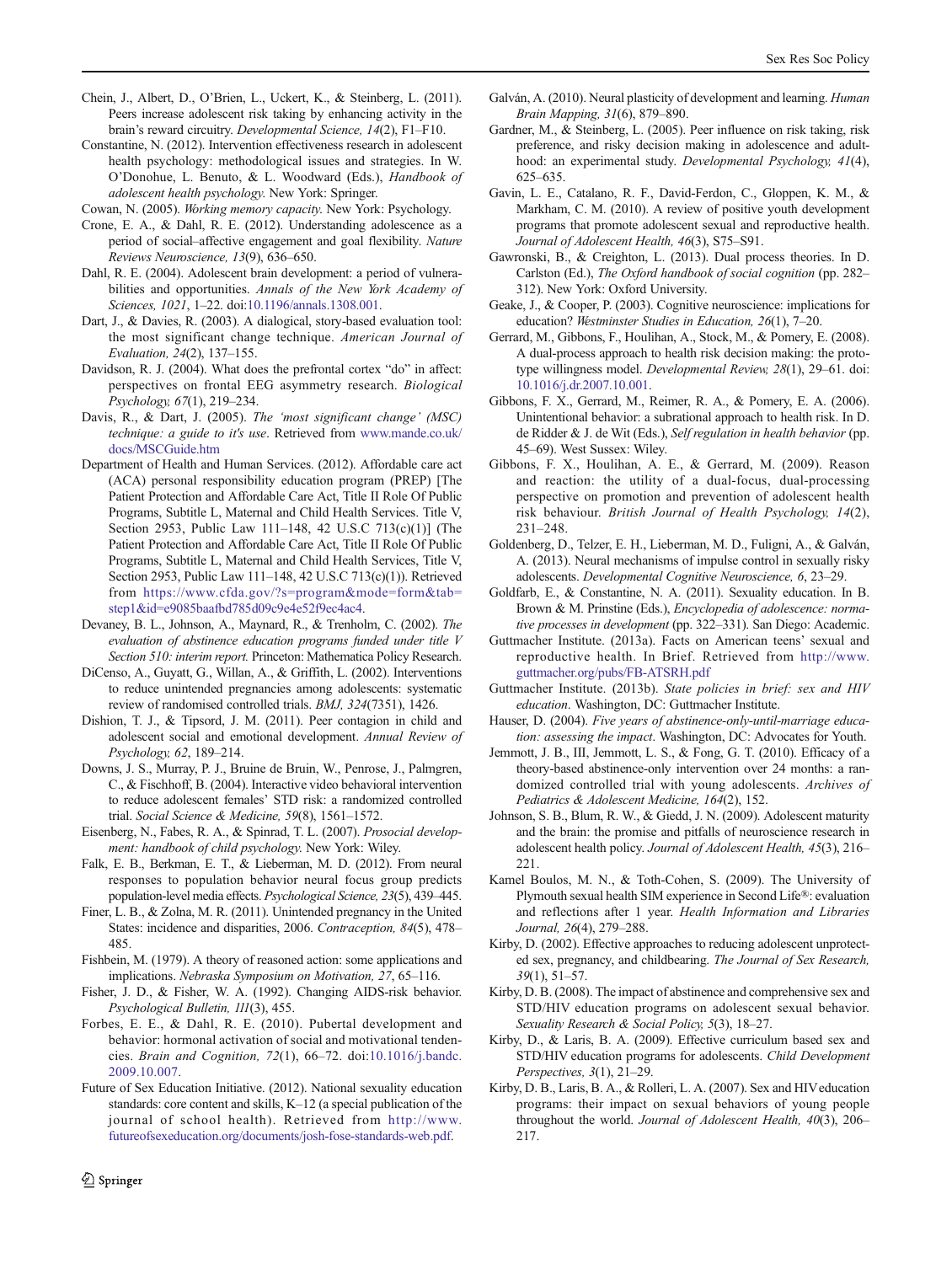- <span id="page-14-0"></span>Kohler, P. K., Manhart, L. E., & Lafferty, W. E. (2008). Abstinence-only and comprehensive sex education and the initiation of sexual activity and teen pregnancy. Journal of Adolescent Health, 42(4), 344– 351.
- Lindberg, L. D., & Maddow-Zimet, I. (2012). Consequences of sex education on teen and young adult sexual behaviors and outcomes. Journal of Adolescent Health, 51, 332–338.
- London, J. K., Zimmerman, K., & Erbstein, N. (2003). Youth-Led research and evaluation: tools for youth, organizational, and community development. New Directions for Evaluation, 2003(98), 33–45.
- Luciana, M., Conklin, H. M., Hooper, C. J., & Yarger, R. S. (2005). The development of nonverbal working memory and executive control processes in adolescents. Child Development, 76(3), 697–712.
- Martin, S., Rector, R., & Pardue, M. G. (2004). Comprehensive sex education vs. authentic abstinence: a study of competing curricula. Washington, DC: The Heritage Foundation.
- Mills, B., Reyna, V. F., & Estrada, S. (2008). Explaining contradictory relations between risk perception and risk taking. Psychological Science, 19(5), 429-433. doi[:10.1111/j.1467-9280.2008.02104.x.](http://dx.doi.org/10.1111/j.1467-9280.2008.02104.x)
- Mueller, T. E., Gavin, L. E., & Kulkarni, A. (2008). The association between sex education and youth's engagement in sexual intercourse, age at first intercourse, and birth control use at first sex. Journal of Adolescent Health, 42(1), 89–96.
- Nagy, Z., Westerberg, H., & Klingberg, T. (2004). Maturation of white matter is associated with the development of cognitive functions during childhood. Journal of Cognitive Neuroscience, 16(7), 1227– 1233.
- Nichols, T. R., Birnel, S., Graber, J. A., Brooks-Gunn, J., & Botvin, G. J. (2010). Refusal skill ability: an examination of adolescent perceptions of effectiveness. The Journal of Primary Prevention, 31(3), 127–137.
- Pan, Z., Cheok, A. D., Yang, H., Zhu, J., & Shi, J. (2006). Virtual reality and mixed reality for virtual learning environments. Computers & Graphics, 30(1), 20–28.
- Pfeifer, J. H., Masten, C. L., Moore, W. E., Oswald, T. M., Mazziotta, J. C., Iacoboni, M., et al. (2011). Entering adolescence: resistance to peer influence, risky behavior, and neural changes in emotion reactivity. Neuron, 69(5), 1029–1036.
- Pfeifer, J. H., Kahn, L. E., Merchant, J. S., Peake, S. J., Veroude, K., Masten, C. L., et al. (2013). Longitudinal change in the neural bases of adolescent social self-evaluations: effects of age and pubertal development. The Journal of Neuroscience, 33(17), 7415–7419.
- Philliber, S., Kaye, J. W., Herrling, S., & West, E. (2002). Preventing pregnancy and improving health care access among teenagers: an evaluation of the Children's Aid Society–Carrera Program. Perspectives on Sexual and Reproductive Health, 34(5), 244–251.
- Realityworks. (2013). Reality works experiential learning. [Web page] Retrieved from [http://www.realityworks.com/products/](http://www.realityworks.com/products/realcare-baby) [realcare-baby](http://www.realityworks.com/products/realcare-baby)
- Reyna, V. F. (2004). How people make decisions that involve risk. A dual-processes approach. Current Directions in Psychological Science, 13(2), 60-66. doi:[10.1111/j.0963-7214.2004.00275.x](http://dx.doi.org/10.1111/j.0963-7214.2004.00275.x).
- Reyna, V., & Farley, F. (2006). Risk and rationality in adolescent decision making: implications for theory, practice and public policy. Psychological Science in the Public Interest, 7(1), 1–44.
- Reyna, V., & Rivers, S. (2008). Current theories of risk and rational decision making. Developmental Review, 28(1), 1–11. doi[:10.](http://dx.doi.org/10.1016/j.dr.2008.01.002) [1016/j.dr.2008.01.002](http://dx.doi.org/10.1016/j.dr.2008.01.002).
- Riva, G., Mantovani, F., Capideville, C. S., Preziosa, A., Morganti, F., Villani, D., et al. (2007). Affective interactions using virtual reality: the link between presence and emotions. CyberPsychology & Behavior, 10(1), 45–56.
- Rivers, S., Reyna, V., & Mills, B. (2008). Risk taking under the influence: a fuzzy-trace theory of emotion in adolescence. Developmental Review, 28(1), 107–144. doi[:10.1016/j.dr.2007.11.002](http://dx.doi.org/10.1016/j.dr.2007.11.002).
- Rogow, D., Haberland, N., Del Valle, A., Lee, N., Osakue, G., Sa, Z., et al. (2013). Integrating gender and rights into sexuality education: field reports on using "It's All One". Reproductive Health Matters, 21(41), 154–166.
- Rosenstock, I. M. (1974). The health belief model and preventive health behavior. Health Education Monographs, 2(Winter), 354–386.
- Rotter, J. B. (1954). Social learning and clinical psychology. New York: Prentice-Hall.
- Sallis, J. F., Owen, N., & Fisher, E. B. (2008). Ecological models of health behavior. In K. Glanz, B. Rimer, & K. Viswanath (Eds.), Health behavior and health education: theory, research and practice (4th ed., pp. 465–486). San Francisco: Jossey-Bass.
- Sapouna, M., Wolke, D., Vannini, N., Watson, S., Woods, S., Schneider, W., et al. (2010). Virtual learning intervention to reduce bullying victimization in primary school: a controlled trial. Journal of Child Psychology and Psychiatry, 51(1), 104–112.
- Schalet, A. T. (2011). Beyond abstinence and risk: a new paradigm for adolescent sexual health. Women's Health Issues, 21(3), S5–S7.
- SIECUS. (2012). Sexuality education Q & A. [Web page] Retrieved from [http://www.siecus.org/index.cfm?fuseaction=page.](http://www.siecus.org/index.cfm?fuseaction=page.viewpage&pageid=521&grandparentID=477&parentID=514) [viewpage&pageid=521&grandparentID=477&parentID=514](http://www.siecus.org/index.cfm?fuseaction=page.viewpage&pageid=521&grandparentID=477&parentID=514).
- Smith, A. R., Chein, J., & Steinberg, L. (2013). Impact of socio-emotional context, brain development, and pubertal maturation on adolescent risk-taking. Hormones and Behavior, 64(2), 323–332.
- Society for Neuroscience. (2013). Neuroscience funding through NIH. [Web page] Retrieved from [http://www.sfn.org/Advocacy/](http://www.sfn.org/Advocacy/Neuroscience-Funding/US-Funding-Priorities/Neuroscience-Funding-Through-NIH) [Neuroscience-Funding/US-Funding-Priorities/Neuroscience-](http://www.sfn.org/Advocacy/Neuroscience-Funding/US-Funding-Priorities/Neuroscience-Funding-Through-NIH)[Funding-Through-NIH.](http://www.sfn.org/Advocacy/Neuroscience-Funding/US-Funding-Priorities/Neuroscience-Funding-Through-NIH)
- Somers, C. L., & Fahlman, M. M. (2001). Effectiveness of the "Baby think it over" teen pregnancy prevention program. Journal of School Health, 71(5), 188–195.
- Steinberg, L. (2005). Cognitive and affective development in adoles-cence. Trends in Cognitive Sciences, 9(2), 69-74. doi:[10.1016/j.](http://dx.doi.org/10.1016/j.tics.2004.12.005) [tics.2004.12.005.](http://dx.doi.org/10.1016/j.tics.2004.12.005)
- Steinberg, L. (2009). Should the science of adolescent brain development inform public policy. American Psychologist, 739–750.
- Steinberg, L., Cauffman, E., Woolard, J., Graham, S., & Banich, M. (2009). Are adolescents less mature than adults?: minors' access to abortion, the juvenile death penalty, and the alleged APA "flip-flop". American Psychologist, 64(7), 583–594. doi: [10.1037/a0014763.](http://dx.doi.org/10.1037/a0014763)
- Suellentrop, K. (2011). What works 2011–2012: curriculum-based programs that help prevent teen pregnancy. Washington, DC: The National Campaign to Prevent Teen and Unplanned Pregnancy.
- Sunstein, C. (2008). Adolescent risk-taking and social meaning: a commentary. Developmental Review, 28(1), 145–152. doi:[10.1016/j.dr.](http://dx.doi.org/10.1016/j.dr.2007.11.003) [2007.11.003](http://dx.doi.org/10.1016/j.dr.2007.11.003).
- Tallal, P. (2000). Experimental studies of language learning impairments: from research to remediation. In D. V. M. Bishop & L. B. Leonard (Eds.), Speech and language impairments in children: causes, characteristics, intervention and outcome (pp. 131–155). Hove: Psychology.
- Telzer, E. H., Fuligni, A. J., Lieberman, M. D., & Galván, A. (2012). Ventral striatum activation to prosocial rewards predicts longitudinal declines in adolescent risk taking. Developmental Cognitive Neuroscience, 3, 45–52.
- The Administration for Children and Families Department of Health and Human Services. (2007). Review of comprehensive sex education curricula. Washington, DC: The Administration for Children and Families Department of Health and Human Services.
- Tingle, L. R. (2002). Evaluation of the North Carolina "Baby think it over" project. Journal of School Health, 72(5), 178-183.
- US Department of Health and Human Services. (2011). Teenage pregnancy prevention: Grantees (Vol. 2011). Washington, DC: US Department of Health and Human Services.